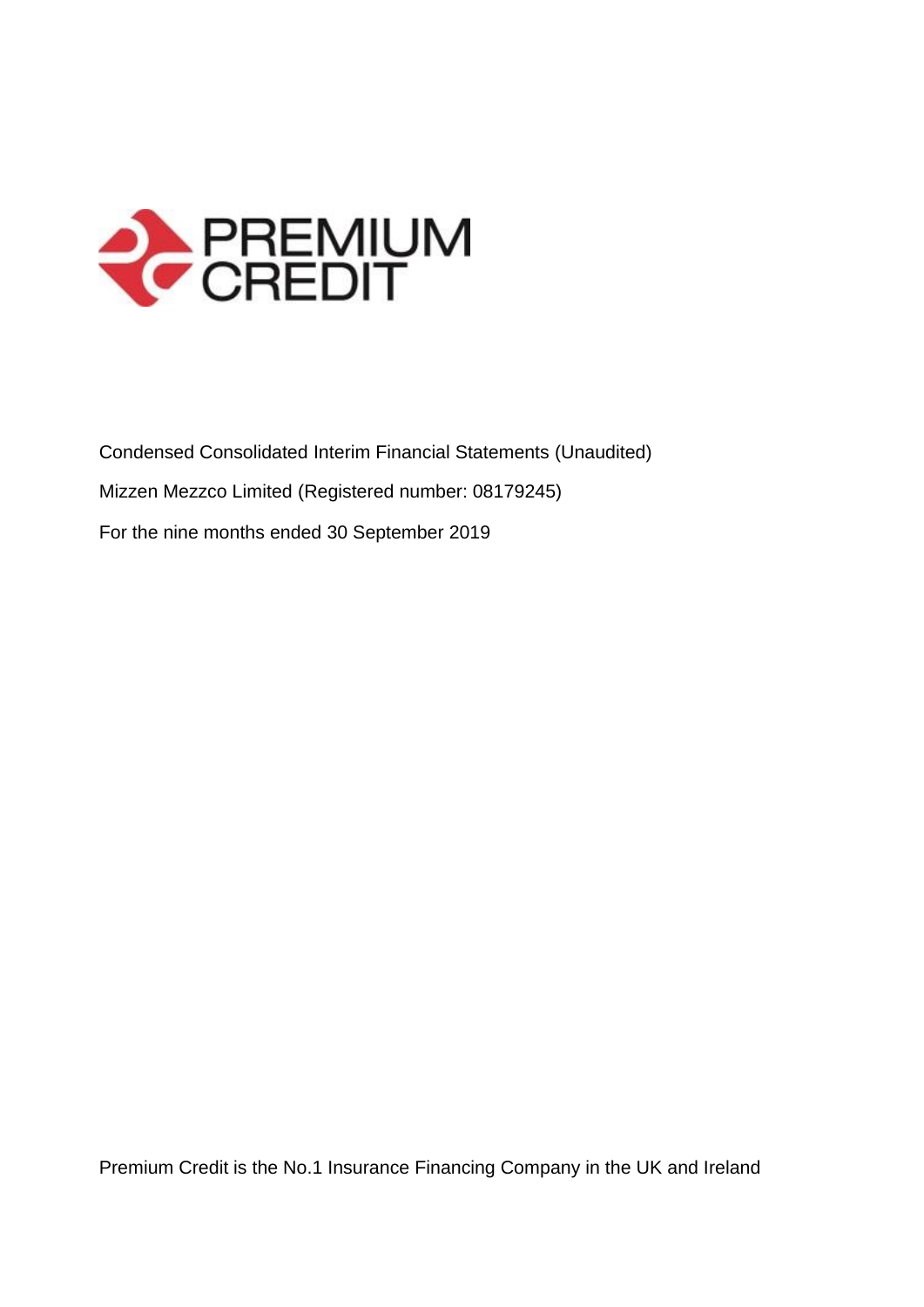# **Important information**

#### **Disclaimer**

This Document comprises the unaudited consolidated interim financial information of the Group for the nine months ended 30 September 2019 (contained in the Appendix to this Document) and additional financial and non-financial information in relation to the Company together with its subsidiaries and subsidiary undertakings (the "Group"). All financial information contained in this Document relates to the consolidated financial results of the Group. The financial information contained in this Document has not been audited or verified by an independent accounting firm. All non-financial information contained in this Document relates to the business, assets and operations of the Group.

The information contained in this Document should be considered in the context of the circumstances prevailing at the time and will not be updated to reflect material developments that may occur after the date of this Document. The information and opinions in this Document are provided as at the date of this Document and are subject to change without notice. None of the Company, any member of the Group, any of their respective affiliates, advisors or representatives or any other person shall have any liability whatsoever (in negligence or otherwise) for any loss howsoever arising from any use of this Document or its contents or otherwise arising in connection with this Document, or any action taken by you or any of your officers, employees, agents or associates on the basis of the information in this Document.

#### *Non-GAAP Measures*

Certain financial data included in this Document consists of "non-IFRS financial measures". These non-IFRS (International Financial Reporting Standards) financial measures, as defined by the Group, may not be comparable to similarly-titled measures as presented by other companies, nor should they be considered as an alternative to the historical financial results or other indicators of the Group's cash flow based on IFRS. Even though the non-IFRS financial measures are used by management to assess the Group's financial position, financial results and liquidity and these types of measures are commonly used by investors, they have important limitations as analytical tools, and you should not consider them in isolation or as substitutes for analysis of the Group's financial position or results of operations as reported under IFRS. The inclusion of such non-IFRS financial measures in this Document or any related presentation should not be regarded as a representation or warranty by the Group, any member of the Group, any of their respective affiliates, advisors or representatives or any other person as to the accuracy or completeness of such information's portrayal of the financial condition or results of operations of the Group and should not be relied upon when making an investment decision

References to Turnover throughout this document are references to interest income, plus net fee and commission income. Turnover is not specifically defined under, or presented in accordance with, International Financial Reporting Standard (IFRS) or any other generally accepted accounting principles and you should not consider it as an alternative to total income for the period or any other performance measures derived in accordance with IFRS.

References to EBITDA throughout this document refer to the internal measure of performance to benchmark and compare performance, both between its own operations and against other companies. By eliminating potential differences in results of operations between periods or companies caused by factors such as depreciation and amortisation methods, financing and capital structures, taxation positions or regimes and exceptional items, the Group believes EBITDA-based measures can provide a useful additional basis for comparing the current performance of the underlying operations being evaluated. For these reasons, the Group believes EBITDA-based measures and similar measures are regularly used by the investment community as a means of comparison of companies in the Group's industry. EBITDA is not specifically defined under, or presented in accordance with, IFRS or any other generally accepted accounting principles and you should not consider it as an alternative to profit for the period or any other performance measures derived in accordance with IFRS. EBITDA represents profit for the period before taxation, interest payable and similar charges, depreciation and amortisation, goodwill amortisation and amortisation of Securitisation Programme refinancing fees. References to Adjusted EBITDA throughout the document refer to EBITDA as adjusted for non-recurring costs, one-time information technology, foreign exchange gains and losses, and other expenses. References to Adjusted Post-Securitisation EBITDA throughout the document refer to Adjusted EBITDA further adjusted for securitisation funding costs.

References to Cash conversion throughout this document refer to Free Cash flow as a % of Adjusted Post-Securitisation EBITDA; Free Cash flow represents Adjusted Post-Securitisation EBITDA less Capex.

The document includes key performance indicators that the Group believe are useful to include, these non-IFRS measures are used by the Group for internal performance analysis and the presentation of these measures facilitates comparability with other companies in the Group's industry, although the Group's measures may not be comparable with similar measurements presented by other companies. These other non-IFRS measures should not be considered in isolation or construed as a substitute for IFRS measures.

References to Net debt (excluding securitisation) throughout this document refers to total corporate borrowings less unencumbered cash on the balance sheet.

References to Cash interest expense (excluding securitisation) throughout this document excludes interest payable by the Securitisation SPVs under the Securitisation Programme. Cash interest expense (excluding securitisation) has been presented for illustrative purposes only and does not purport to represent what the Group's interest expense would have been had the issue of the Notes occurred on the date assumed, nor does it purport to project the Group's interest expenses for any period or the Group's financial condition at any future date.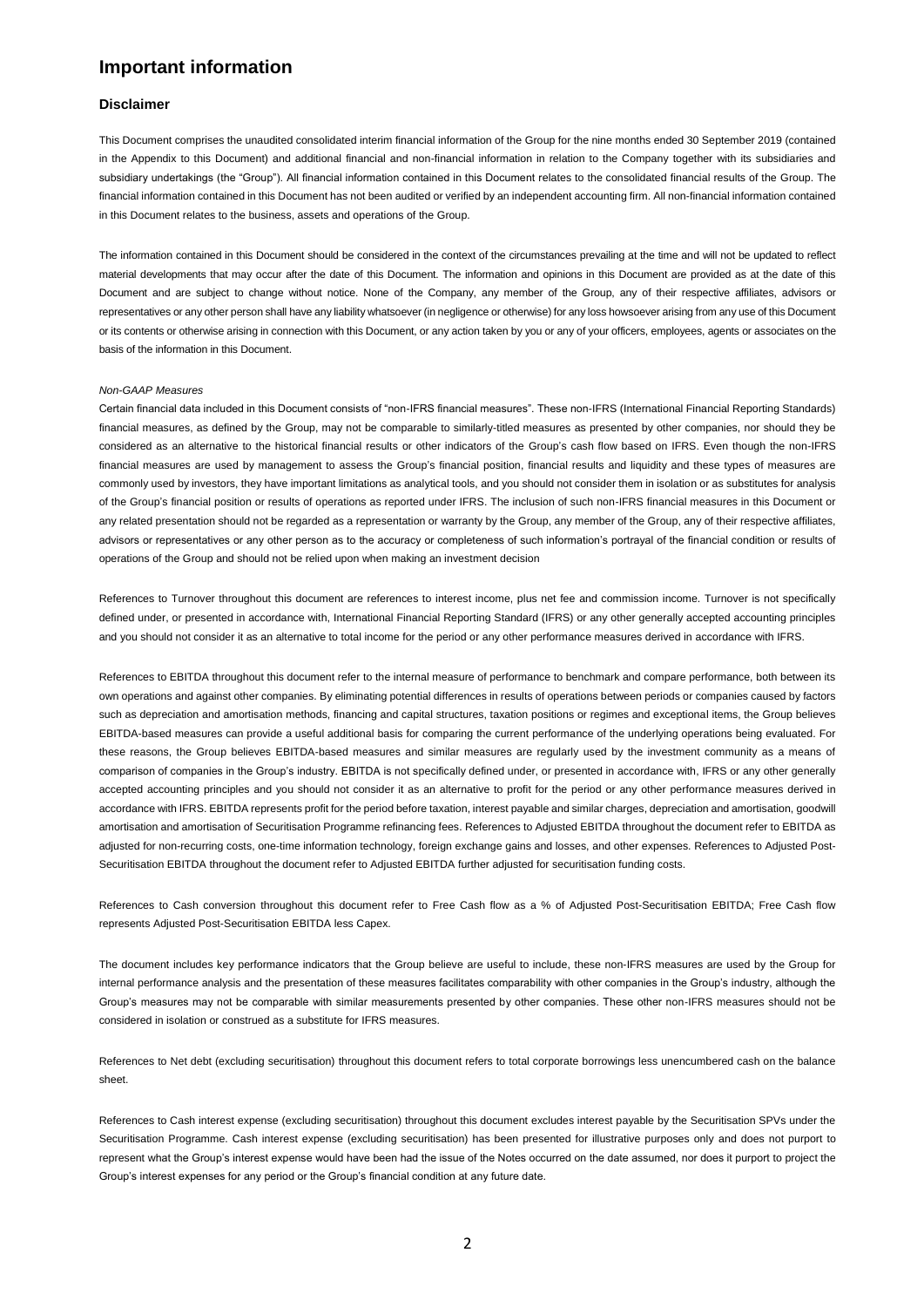# **Introduction**

## **Highlights**

- Net Advances increased by 5.4% year-on-year to £2,693.0 million for the nine months to 30 September 2019 (30 September 2018: £2,555.3 million).
- Operating Profit increased by 42.9% to £30.0 million as of 30 September 2019 (30 September 2018: £21.0 million).
- 87.5% increase in Profit before Tax (PBT) to £18.8 million (30 September 2018: £10.0 million).
- 16.7% increase in Adjusted Post-Securitisation Earnings before Interest, Taxes, Depreciation and Amortisation (EBITDA) to £50.2 million in the nine months to 30 September 2019 (30 September 2018: £43.0 million)
- Improvement in ratio of Adjusted Post-Securitisation EBITDA to cash interest expense to 5.1x (30 September 2018: 4.6x).
- Loan receivable balances increased by 3.3% to £1,520.1 million as of 30 September 2019 (30 September 2018: £1,471.1 million).
- Reduction in credit losses to 0.16% of Net Advances originated (30 September 2018: 0.21%).
- 580,000 new or renewed loan agreements originated in Q3 2019 (Q3 2018: 550,000).
- In September 2019, Jon Howells joined as Chief Commercial Officer for the Group's Insurance Premium Finance business.
- The Group's Fully Integrated Transaction Service (FITS) system, which delivers a real time client affordability decision and signing of the credit agreement at point of sale has been deployed to both IPF and specialist lending partners.
- Launch of new premium finance schemes with new and existing partners including C&C Insurance Brokers and The Post Office, as well as a number of renewals of key partner contracts.
- Awarded 'Premium Finance Provider of the year' at the Insurance Choice Awards 2019.

| <b>Financial Data</b>                          | Nine months ended<br>30 September 2019(a) | Nine months ended<br>30 September 2018(a) | Increase/<br>(Decrease) |
|------------------------------------------------|-------------------------------------------|-------------------------------------------|-------------------------|
| (£ in millions, except percentages and ratios) | (unaudited)                               | (unaudited)                               |                         |
|                                                | 2.693.0                                   | 2.555.3                                   | 137.7                   |
|                                                | 95.3                                      | 90.9                                      | 4.4                     |
|                                                | 30.0                                      | 21.0                                      | 9.0                     |
|                                                | 50.4                                      | 41.4                                      | 9.0                     |
|                                                | 61.7                                      | 53.4                                      | 8.3                     |
|                                                | 50.2                                      | 43.0                                      | 7.2                     |
|                                                | 96.0%                                     | 88.4%                                     | 7.6p.p.                 |
|                                                | 48.2                                      | 38.0                                      | 10.2                    |
|                                                | 0.16%                                     | 0.21%                                     | $(0.05)$ p.p.           |
|                                                | 18.8                                      | 10.0                                      | 8.8                     |

|                                                | <b>Quarter ended</b><br>30 September 2019(a) | <b>Quarter ended</b><br>30 September 2018(a) | Increase/<br>(Decrease) |
|------------------------------------------------|----------------------------------------------|----------------------------------------------|-------------------------|
| (£ in millions, except percentages and ratios) | (unaudited)                                  | (unaudited)                                  |                         |
|                                                | 1.003.5                                      | 921.0                                        | 82.5                    |
|                                                | 32.5                                         | 30.7                                         | 1.8                     |
|                                                | 10.2                                         | 7.0                                          | 3.2                     |
|                                                | 17.0                                         | 13.4                                         | 3.6                     |
|                                                | 20.6                                         | 18.6                                         | 2.0                     |
|                                                | 16.7                                         | 14.8                                         | 1.9                     |
|                                                | 96.4%                                        | 88.5%                                        | 7.9p.p.                 |
|                                                | 16.1                                         | 13.1                                         | 3.0                     |
|                                                | 0.16%                                        | 0.26%                                        | $(0.10)$ p.p.           |
|                                                | 6.5                                          | 3.3                                          | 3.2                     |

a. The impact of IFRS 16 is reflected as an increase to EBITDA of £0.8 million which is due to IAS 17 operating lease charge included within EBITDA in the nine months ended 30 September 2018 versus depreciation of £0.8 million and interest charge of £0.2 million being excluded from EBITDA in the nine months ended 30 September 2019. The impact<br>on profit before tax of IFRS 16 for the nine month

per IFRS 16 and operating lease charge per IAS 17. b. Net Advances measures the total value of loans initiated, net of cancellations and mid-term adjustments.

c. Turnover comprises Interest Income and Fee and Commission income and expenses, as referred to in the Income Statement.

d. Free Cash Flow represents Adjusted Post-Securitisation EBITDA less capital expenditure. e. Net credit losses as a % of Net Advances.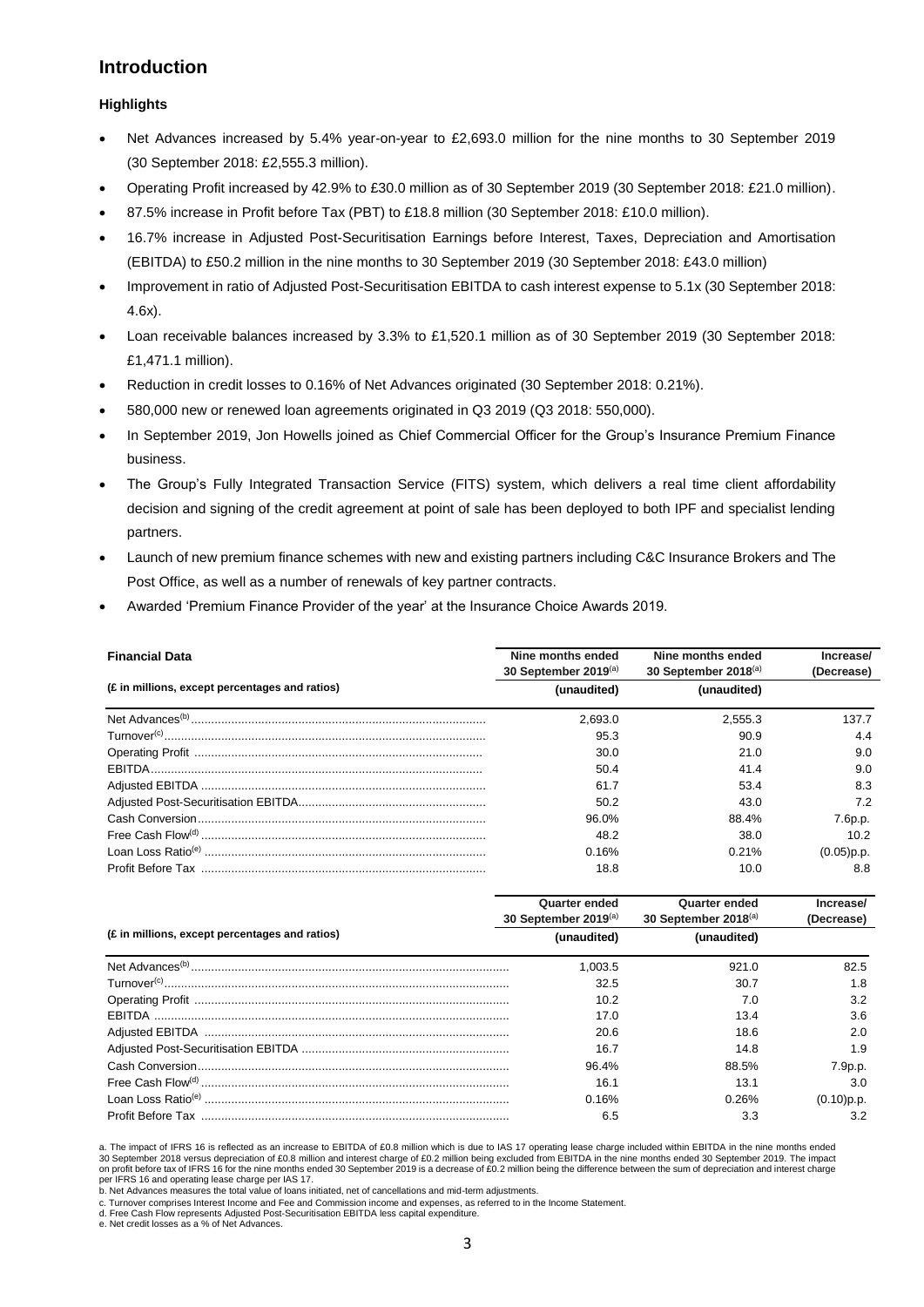- **Net Advances** for the nine months ended 30 September 2019 were £2,693 million, 5.4% higher than the same period last year. The Insurance Premium Finance business grew by 4.2%, while the Specialist Lending division grew by 13.3%.
- **Turnover** increased £4.4 million to £95.3 million for the nine months. Turnover comprises:
	- o **Interest income**  an increase of £3.2 million to £86.6 million
	- o **Fee and commission income** an increase of £2.6 million to £13.2 million
	- o **Fee and commission expense** an increase of £1.4 million to £4.5 million
- The **Adjusted Post-Securitisation EBITDA** of the Group increased by £7.2 million to £50.2 million (30 September 2018: £43.0 million), or 16.7% for the nine months. The key elements of this were:
	- o An increase in Turnover of £4.4 million, or 4.8%, to £95.3 million, as a result of higher Net Advances and the implementation of several margin enhancing initiatives, including the pass through of higher funding costs and an increase in levels of cost recovery.
	- $\circ$  A decrease in Administration expenses for Net Credit Losses of £4.7 million or 62.0%, to £2.9 million, as a result of an improvement in asset quality driving both a provision release and lower net write-offs. This improvement in asset quality compared favourably to the wider market, which in England and Wales remain at an elevated level not seen since Q1 2014.
- The **Adjusted EBITDA** for the Group of £61.7 million increased by £8.3 million, or 15.6% for the nine months ended 30 September 2019, due to the reasons highlighted in Adjusted Post-Securitisation EBITDA, together with increased securitisation interest rates following the Bank of England's base rate rise in August 2018. These additional securitisation costs have been offset by price increases, helping to drive the Adjusted EBITDA.
- The **EBITDA** for the Group increased by £9.0 million, or 21.8% to £50.4 million in the nine months ended 30 September 2019 compared to the same period last year due to non-recurring one-off costs in 2018 of £1.3 million, offset by current year costs associated with the IT division restructure of £0.4 million.
- **Operating Profit** increased by 42.9% to £30.0 million as of 30 September 2019 (30 September 2018: £21.0 million). This is due to increased Turnover driven by higher Net Advances, margin enhancing initiatives and increased levels of cost recovery; together with lower Administration expenses driven by decreased net credit losses and provision as a result of an improvement in collection.
- **Profit Before Tax** for the nine months ended 30 September 2019 was £18.8 million, 87.5% higher than the nine months ended 30 September 2018 due to the improvement in asset quality and increased turnover. PBT for the quarter ended 30 September 2019 was £6.5 million, £3.2 million higher than quarter ended 30 September 2018, for the same reasons.
- **Cash Conversion** for the nine months ended 30 September 2019 was 96%. This was an increase of 7.6 percentage points over the same period last year, driven by higher Adjusted Post-Securitisation EBITDA and £3.0 million lower capital project expenditure versus the nine months ended 30 September 2018.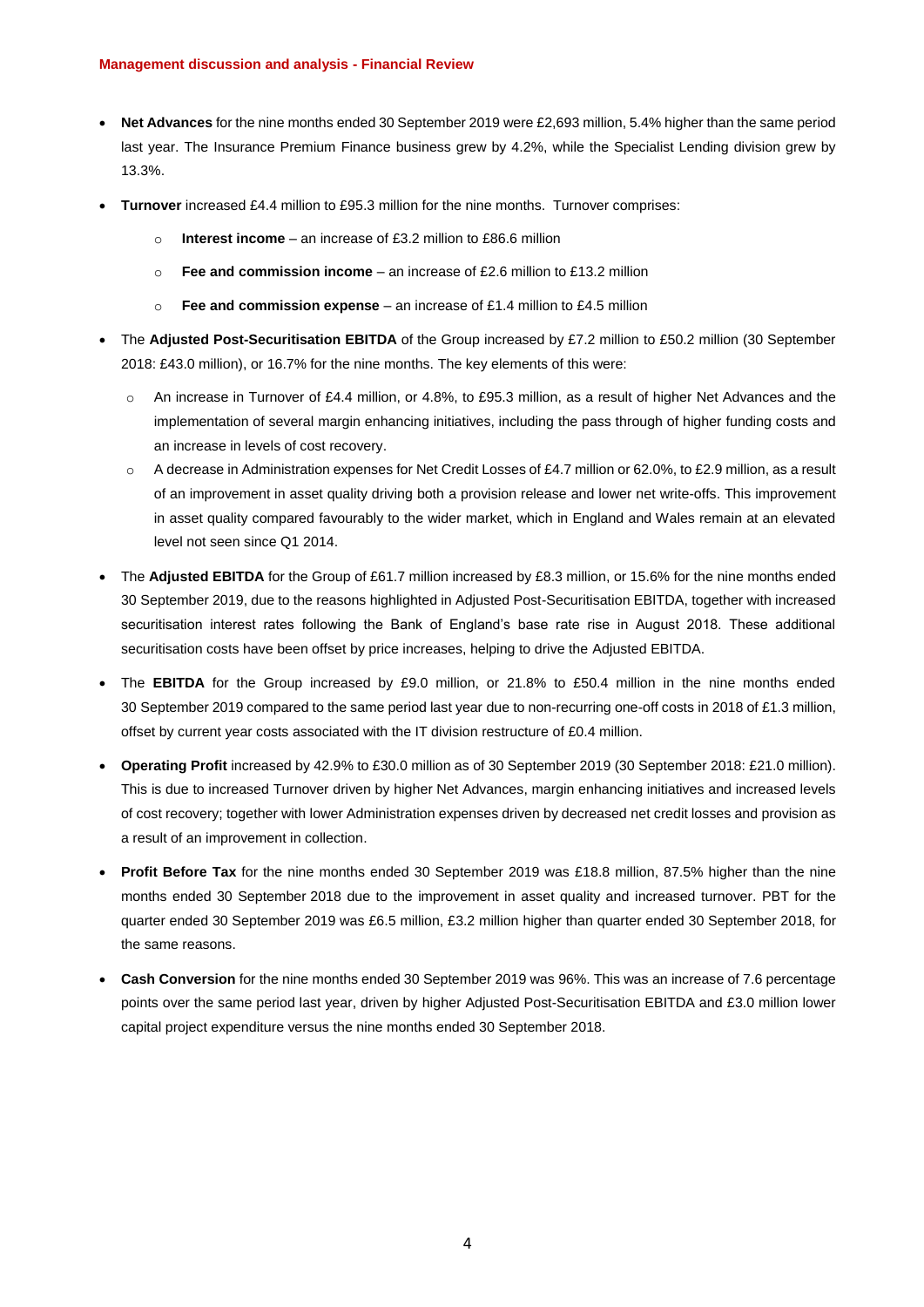#### **Management discussion and analysis - Financial Review**

### **Reconciliation of Profit before Tax to Adjusted Post-Securitisation EBITDA**

The following tables reconcile profit for the period to EBITDA, to Adjusted EBITDA and to Adjusted Post-Securitisation EBITDA for the nine months and for the quarters ended 30 September 2019 and 30 September 2018:

|                                                    | Nine months ended<br>30 September 2019(a) | Nine months ended<br>30 September 2018(a) | Increase /<br>(Decrease) |
|----------------------------------------------------|-------------------------------------------|-------------------------------------------|--------------------------|
| (£ in millions)                                    | (unaudited)                               | (unaudited)                               |                          |
|                                                    | 18.8                                      | 10.0                                      | 8.8                      |
|                                                    | 25.4                                      | 25.1                                      | 0.3                      |
|                                                    | 5.2                                       | 4.9                                       | 0.3                      |
|                                                    | 0.6                                       | 0.5                                       | 0.1                      |
|                                                    | 0.4                                       | 0.9                                       | (0.5)                    |
|                                                    | 50.4                                      | 41.4                                      | 9.0                      |
|                                                    | 0.3                                       | 0.3                                       |                          |
| One-time information technology and other expenses | 11.0                                      | 11.7                                      | (0.7)                    |
|                                                    | 61.7                                      | 53.4                                      | 8.3                      |
|                                                    | (11.5)                                    | (10.4)                                    | (1.1)                    |
|                                                    | 50.2                                      | 43.0                                      | 7.2                      |

a. The impact of IFRS 16 is reflected as an increase to EBITDA of £0.8 million which is due to IAS 17 operating lease charge included within EBITDA in the nine months ended 30 September 2018 versus depreciation of £0.8 million and interest charge of £0.2 million being excluded from EBITDA in the nine months ended 30 September 2019. The impact on profit before tax of IFRS 16 for the nine months ended 30 September 2019 is a decrease of £0.2 million being is the difference between the sum of depreciation and interest charge per IFRS 16 and operating lease charge per IAS 17.

b. Includes amortisation of financing costs of £2.6 million with respect to the Securitisation Facility and £1.0m with respect to Bond financing cost for the nine months ended 30 September 2019, whereas the nine months ended 30 September 2018 includes £3.8 million with respect to the Securitisation Facility and £1.0m again with respect to Bond financing cost.

c. Represents costs relating to sponsor expenses.

|                                                    | Quarter ended<br>30 September 2019 | Quarter ended<br>30 September 2018 | Increase /<br>(Decrease) |
|----------------------------------------------------|------------------------------------|------------------------------------|--------------------------|
| (£ in millions)                                    | (unaudited)                        | (unaudited)                        |                          |
|                                                    | 6.5                                | 3.3                                | 3.2                      |
|                                                    | 8.6                                | 8.2                                | 0.4                      |
|                                                    | 1.6                                | 1.6                                |                          |
|                                                    | 0.3                                | 0.3                                |                          |
|                                                    | 17.0                               | 13.4                               | 3.6                      |
|                                                    | 0.1                                | 0.1                                |                          |
| One-time information technology and other expenses | 3.5                                | 5.1                                | (1.6)                    |
|                                                    | 20.6                               | 18.6                               | 2.0                      |
|                                                    | (3.9)                              | (3.8)                              | (0.1)                    |
|                                                    | 16.7                               | 14.8                               | 1.9                      |

a. The impact of IFRS 16 is reflected as an increase to EBITDA of £0.3 million which is due to IAS 17 operating lease charge included within EBITDA in the quarter ended 30 September 2018 versus depreciation of £0.2 million and interest charge of £0.1 million being excluded from EBITDA in the quarter ended 30 September 2019. There is no impact on profit before tax of IFRS 16 for the quarter ended 30 September 2019 for the difference between the sum of depreciation and interest charge per IFRS 16 and operating lease charge per IAS 17.

b. Includes amortisation of financing costs of £0.9 million with respect to the Securitisation Facility and £0.3m with respect to Bond financing cost for the quarter ended 30 September 2019, whereas the quarter ended 30 September 2018 includes £0.8 million with respect to the Securitisation Facility and £0.3m again with respect to Bond financing cost.

c. Represents costs relating to sponsor expenses.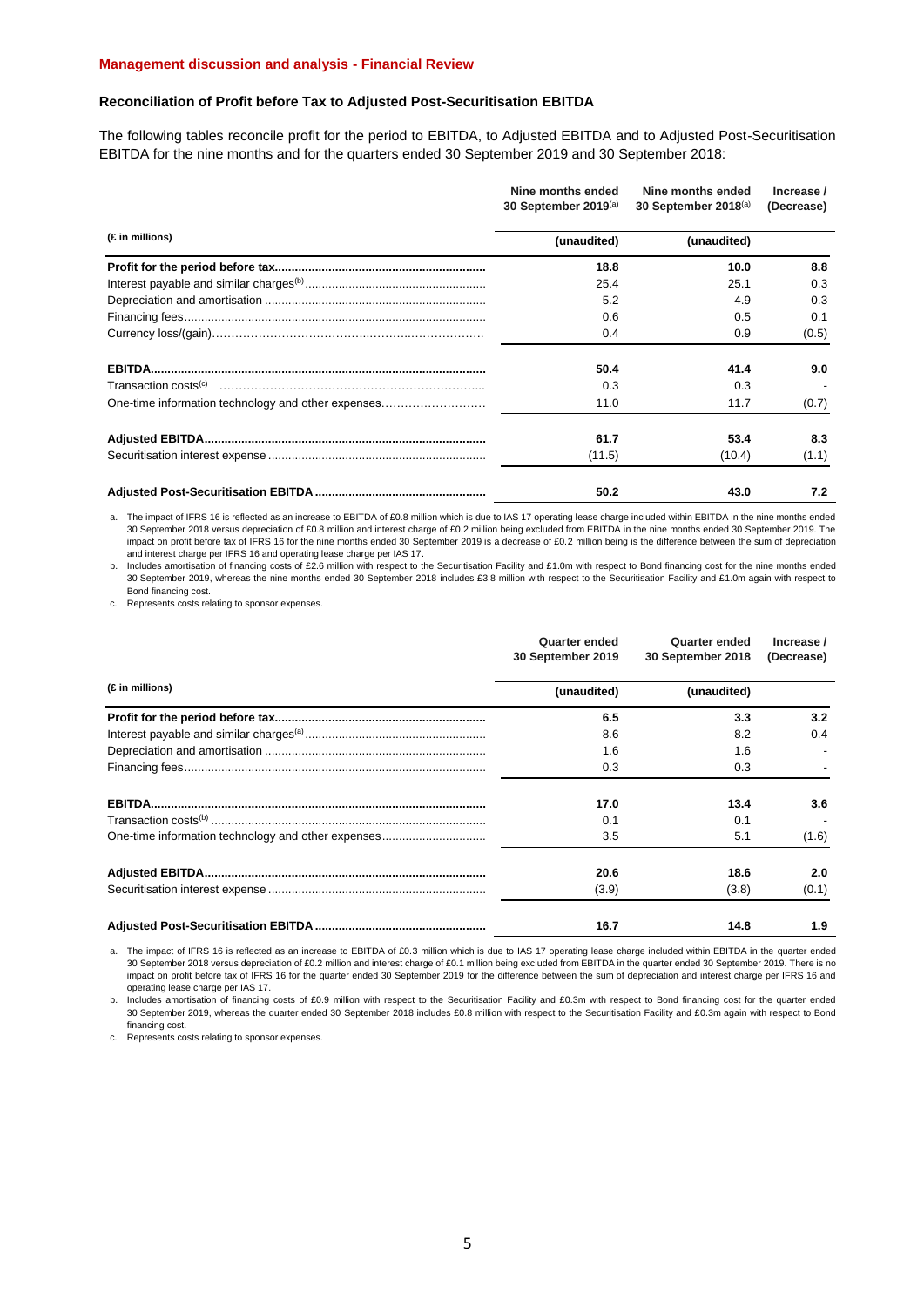### **Management discussion and analysis - Financial Review**

## **Key Performance Indicators**

The table below shows the Group's other key financial metrics for the nine months and for the quarters ended 30 September 2019 and 30 September 2018:

| (in millions) | Nine months ended<br>30 September 2019 | Nine months ended<br>30 September 2018 | Increase /<br>(Decrease) |
|---------------|----------------------------------------|----------------------------------------|--------------------------|
|               | 1.66                                   | 1.62                                   | 0.04                     |
|               | 18.70                                  | 18.97                                  | (0.27)                   |

| (in millions) | Quarter ended<br>30 September 2019 | <b>Quarter ended</b><br>30 September 2018 | Increase /<br>(Decrease) |
|---------------|------------------------------------|-------------------------------------------|--------------------------|
|               | 0.58                               | 0.55                                      | 0.03                     |
|               | 6.30                               | 6.25                                      | 0.05                     |

(a) Consists of new or renewed loan agreements which are expected to complete to term. (b) Represents the number of direct debit transactions that the Group processed during the period on all live agreements.

The table below shows the Group's other financial data for the periods ended 30 September 2019 and 30 September 2018:

|                                                                       | Period ended<br>30 September 2019 | Period ended<br>30 September 2018 | Increase /<br>(Decrease) |
|-----------------------------------------------------------------------|-----------------------------------|-----------------------------------|--------------------------|
| (£ in millions, except percentages and ratios)                        | (unaudited)                       | (unaudited)                       |                          |
| Adjusted Post-Securitisation EBITDA (last 12 months)                  | 67.8                              | 60.6                              | 7.2                      |
|                                                                       | 189.4                             | 189.4                             |                          |
|                                                                       | 147.6                             | 157.5                             | (9.9)                    |
| Cash interest expense (excluding securitisation)                      | 13.3                              | 13.3                              | (0.0)                    |
| Ratio of gross debt to Adjusted Post-Securitisation EBITDA            | 2.8x                              | 3.1x                              | (0.3)x                   |
| Ratio of net debt to Adjusted Post-Securitisation EBITDA              | 2.2x                              | 2.6x                              | (0.4)x                   |
| Ratio of Adjusted Post-Securitisation EBITDA to cash interest expense | 5.1x                              | 4.6x                              | 0.5x                     |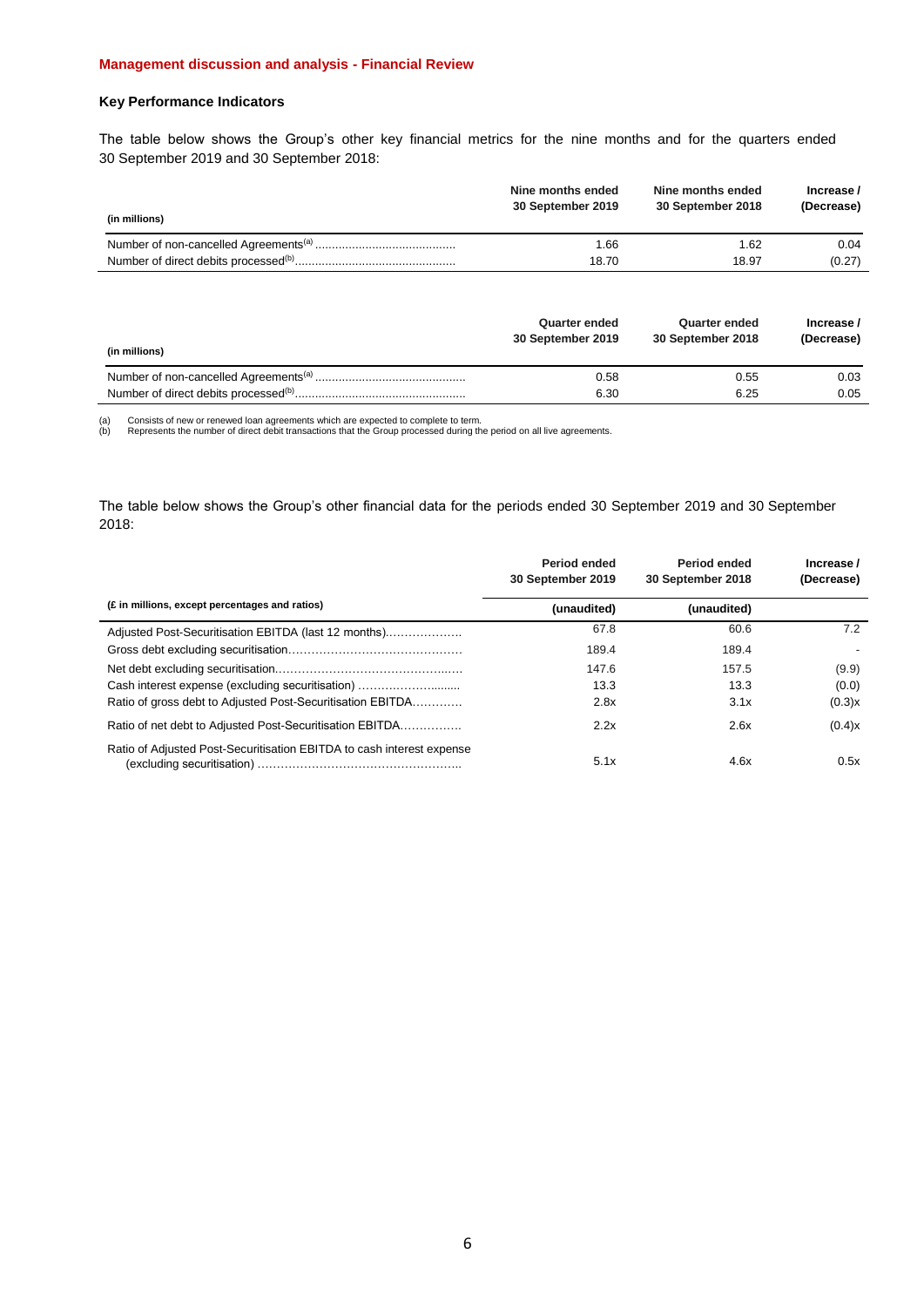### **Management discussion and analysis - Financial Review**

### **Analysis of key Balance Sheet accounts**

|                 | 30 September<br>2019 | 30 September<br>2018 | Increase/<br>(Decrease) |
|-----------------|----------------------|----------------------|-------------------------|
| (£ in millions) | (unaudited)          | (unaudited)          |                         |
|                 | 19.9                 | 16.3                 | 3.6                     |
|                 | 62.6                 | 85.9                 | (23.3)                  |
|                 | 1.533.7              | 1.485.8              | 47.9                    |
|                 | 1.188.3              | 1.186.5              | 1.8                     |

### *Capitalised assets*

The movement in capitalised assets is driven by the Group adopting IFRS 16 *Leases*. Operating leases for premises and vehicles of £6.9 million were recognised on the balance sheet at transition on 1 January 2019 and are depreciated over their useful life. A corresponding liability for the present value of future rent payments has been recognised in liabilities. The balance at 30 September 2019 of £6.2 million largely represents the capitalised cost of the Group's operating premises in Leatherhead.

### *Cash and cash equivalents*

Cash at bank and in hand at 30 September 2019 of £62.6 million comprises £41.8 million of cash held directly by Premium Credit – unencumbered (30 September 2018: £31.9 million) and £20.8 million of cash held by the Securitisation Programme – encumbered (30 September 2018: £54.0 million). The movement in the unencumbered cash balance over the prior period is notably led by the decision to retain cash in the business to facilitate some of the Group's refinancing opportunities, in line with the Group's press release in June 2019.

## *Debtors*

The debtors balance at 30 September 2019 comprises £1,520.1 million of loans and advances to customers, which is stated net of impairment and after deduction of irrecoverable debts and unearned income, and prepayments and other assets of £13.6 million. The increase in debtors from the balance at September 2018 is due to the growth in Net Advances.

#### *Borrowings*

Borrowings consist of a Securitisation Programme of £1,001.2 million (net of £2.5 million of set up costs) and Senior Notes of £189.4 million as at 30 September 2019 (these are stated at £187.1 million after netting the unamortised bond set up costs of £2.3 million).

The Securitisation Programme comprises a £519.0 million of private facility and £565.5 million of public asset backed securities. As at 30 September 2019, £1,003.7 million was drawn down on this programme (2018: £1,005.1 million).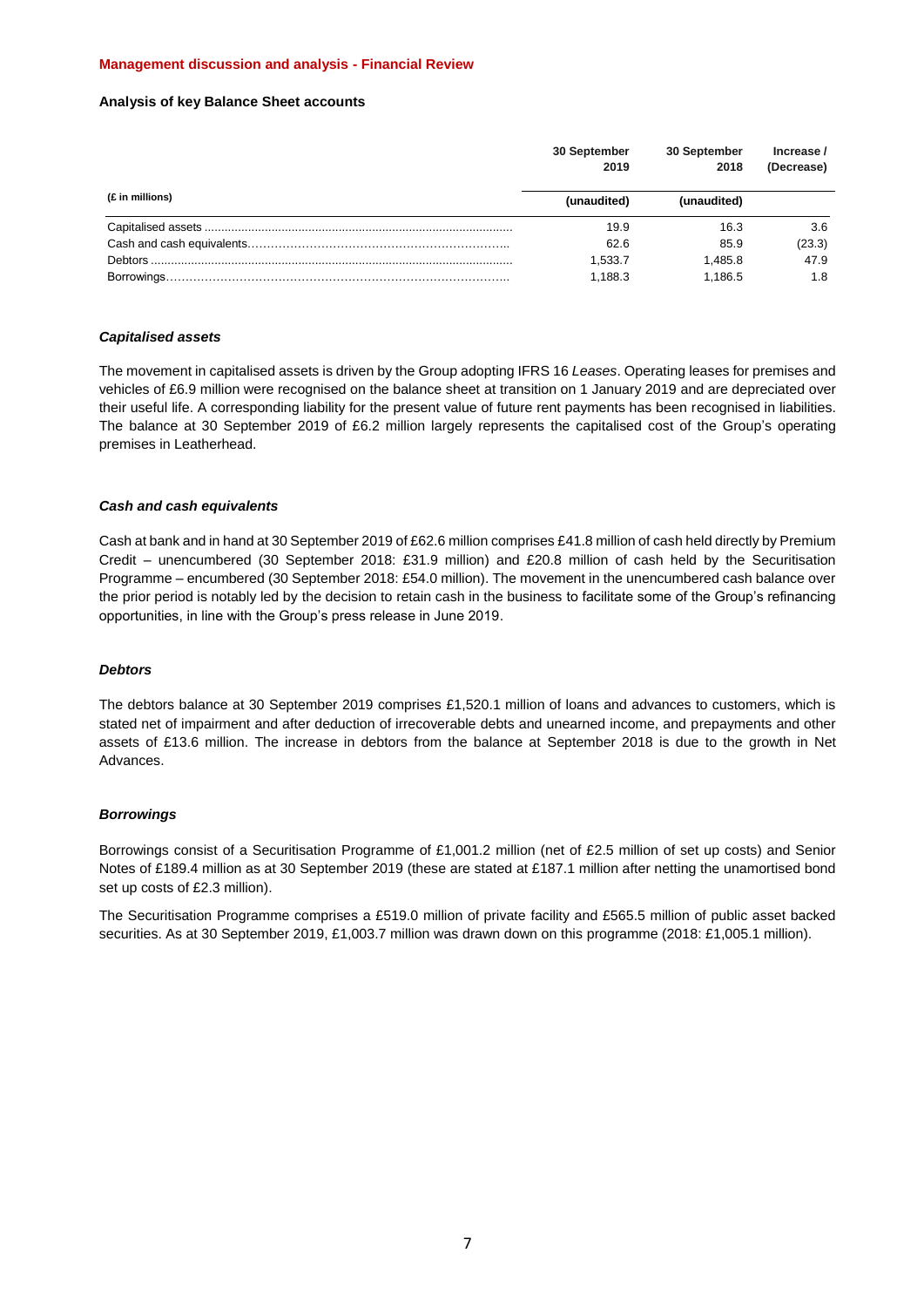#### **Management discussion and analysis - Business Review**

### **Commercial**

Premium Credit is the leading independent provider of Insurance Premium and other service fees financing in the UK and Ireland.

During Q3 2019, the Group renewed a number of key partner accounts for up to five year periods following competitive tender processes. It also launched Premium Finance schemes with new and existing partners including C&C Insurance Brokers, James Hallam Insurance Brokers and the Post Office.

The Group's Specialist Lending business saw its highest quarter ever in terms of Net Advances, with over 60% of the new originations in the quarter generated by its School Fee Plan product.

### **Technology**

The Group's ongoing investment in technology is focused on delivering digital sales processes and streamlined customer journeys, enabling its partners to consistently present finance options at the point of sale, with the aim of acquiring and retaining more customers, whilst meeting regulatory and compliance expectations.

In Q3 2019, the group rolled out its upgraded portal for commercial brokering partners, delivering its payment options capability (previously known as EPICC) to all its partners as well as simplifying the overall experience of managing finance policies. Over £150m of premiums has been processed via this new service and partner feedback has been very positive. The Group's Fully Integrated Transaction Service (FITS), which delivers a real time client affordability decision and signing of the credit agreement at point of sale was deployed to both Insurance Premium Finance and Specialist Lending partners. The Group also continued to enhance its integration capability via new APIs services.

#### **Leadership**

Premium Credit appointed Jon Howells as Chief Commercial Officer for the Group's Insurance Premium Finance business. Jon joins from Close Brothers Premium Finance, and also held management functions at Premium Choice, Hastings Direct and Swinton.

Following the departure of Andy Smith, James Wilson has been appointed as interim Chief Risk Officer. James comes with a wealth of experience gained in a range of traditional and modern Financial Services organisations, including Banking, Investment, Wealth Management and Insurance, with significant exposure to platform and digital businesses.

### **Funding**

There were no changes in the Group's funding arrangements this quarter.

The Group continues to monitor closely its capital structure including liquidity and the maturity profile of its debt instruments. In this context, it continues to engage in conversations and to explore refinancing options to ensure the Group is positioned to benefit from any attractive refinancing opportunities, whether prior to year-end 2019 or in 2020.

As part of this, post period reporting date, the Group extended the Variable Funding Notes within its Securitisation Programme, with a revised reinvestment period end date of October 2022. The Variable Funding Notes committed facilities were increased from £519 million to £826 million to support receivables growth and to reduce the Group's reliance on the public asset-backed securities market in the near term.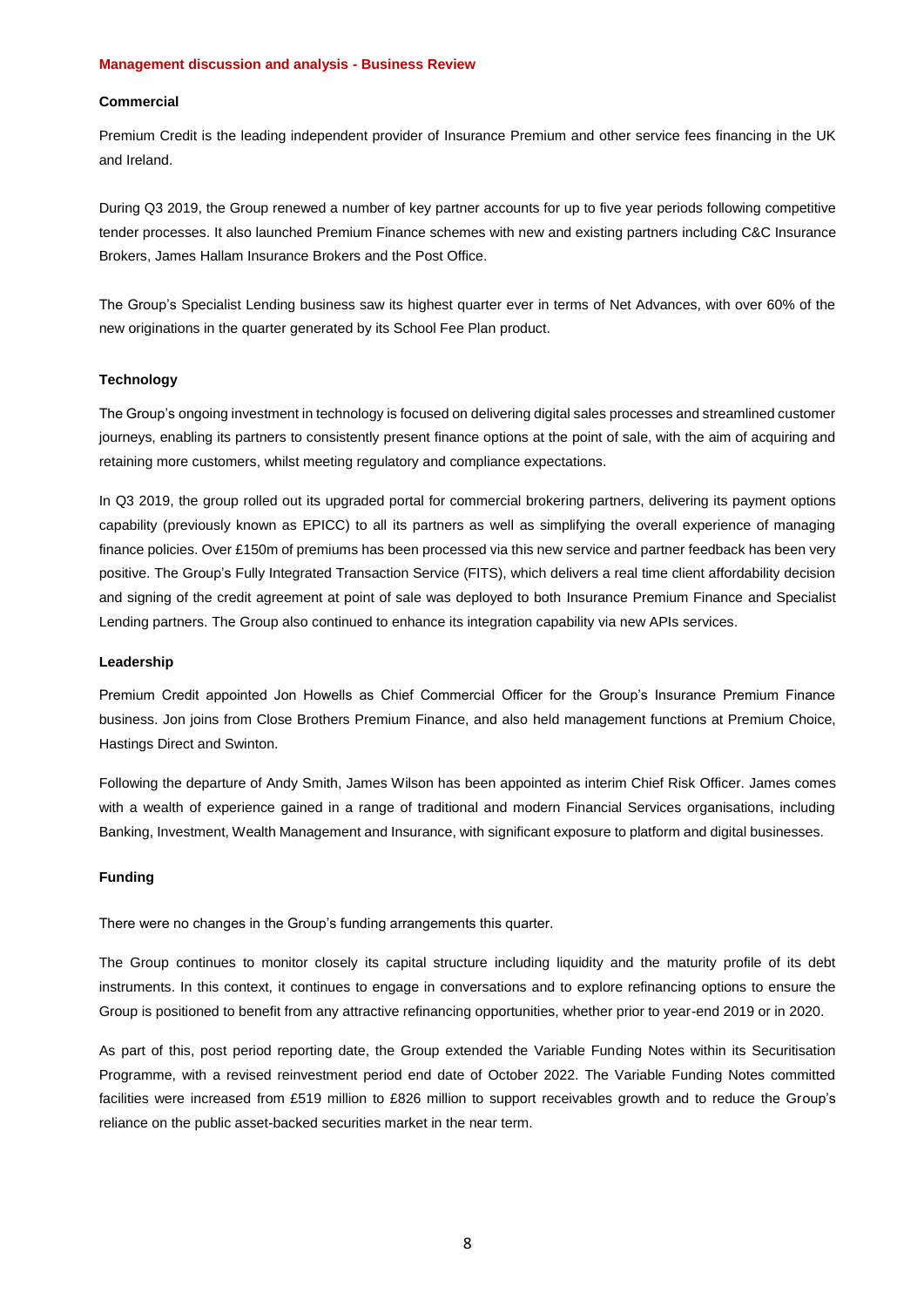## **Risks and Regulation**

The Group continues to monitor the uncertainty around the UK's withdrawal from the European Union and at this stage does not expect this to have a material impact on the business.

The Group is regulated by both the FCA (in the UK) and the Central Bank of Ireland (in Ireland), and has continued to invest resources to ensure the business is conducted in compliance with the principles and spirit of the regulatory environments within which it operates.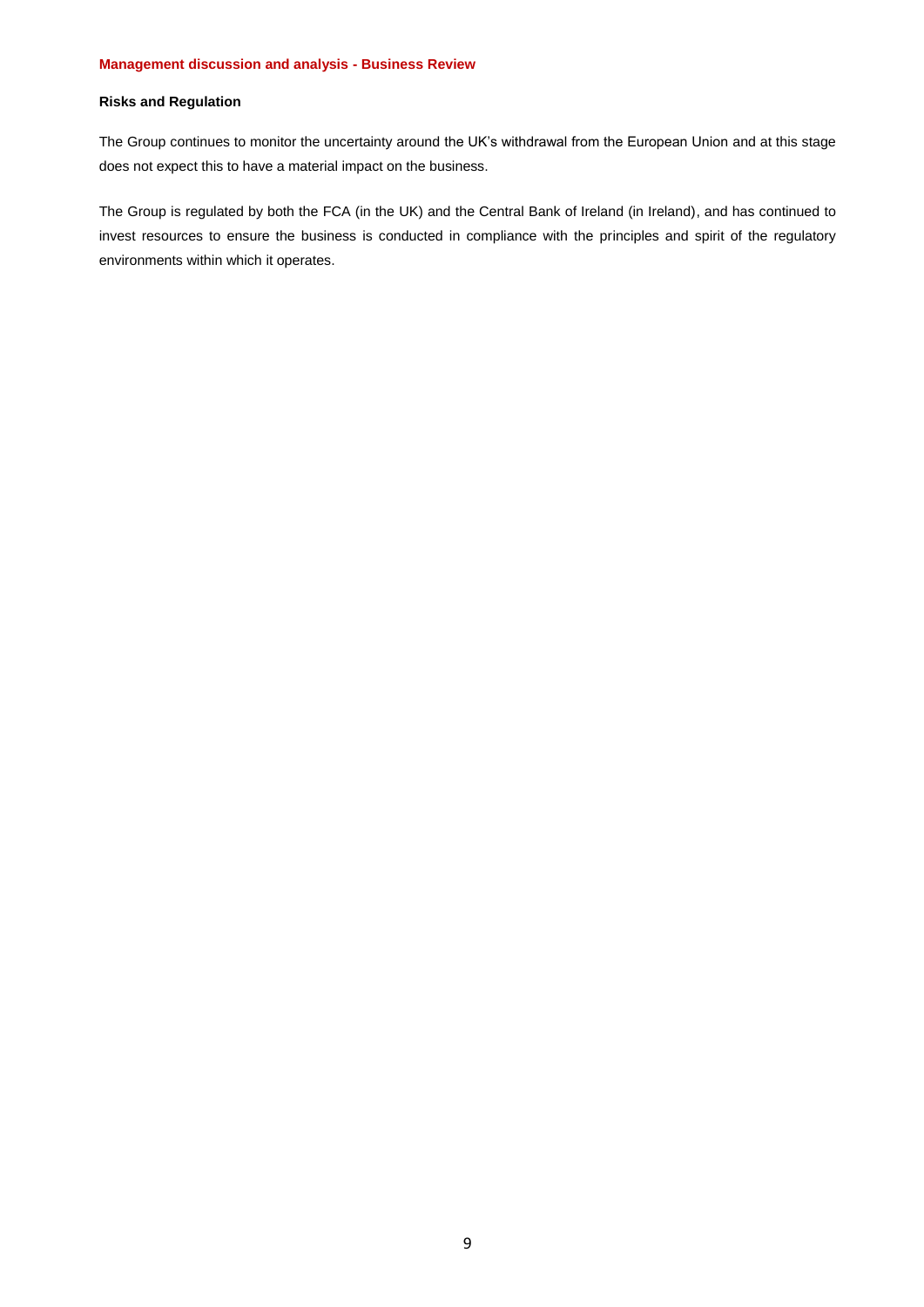Report and Financial Statements (Unaudited) Mizzen Mezzco Limited (Registered number: 08179245) For the nine months ended 30 September 2019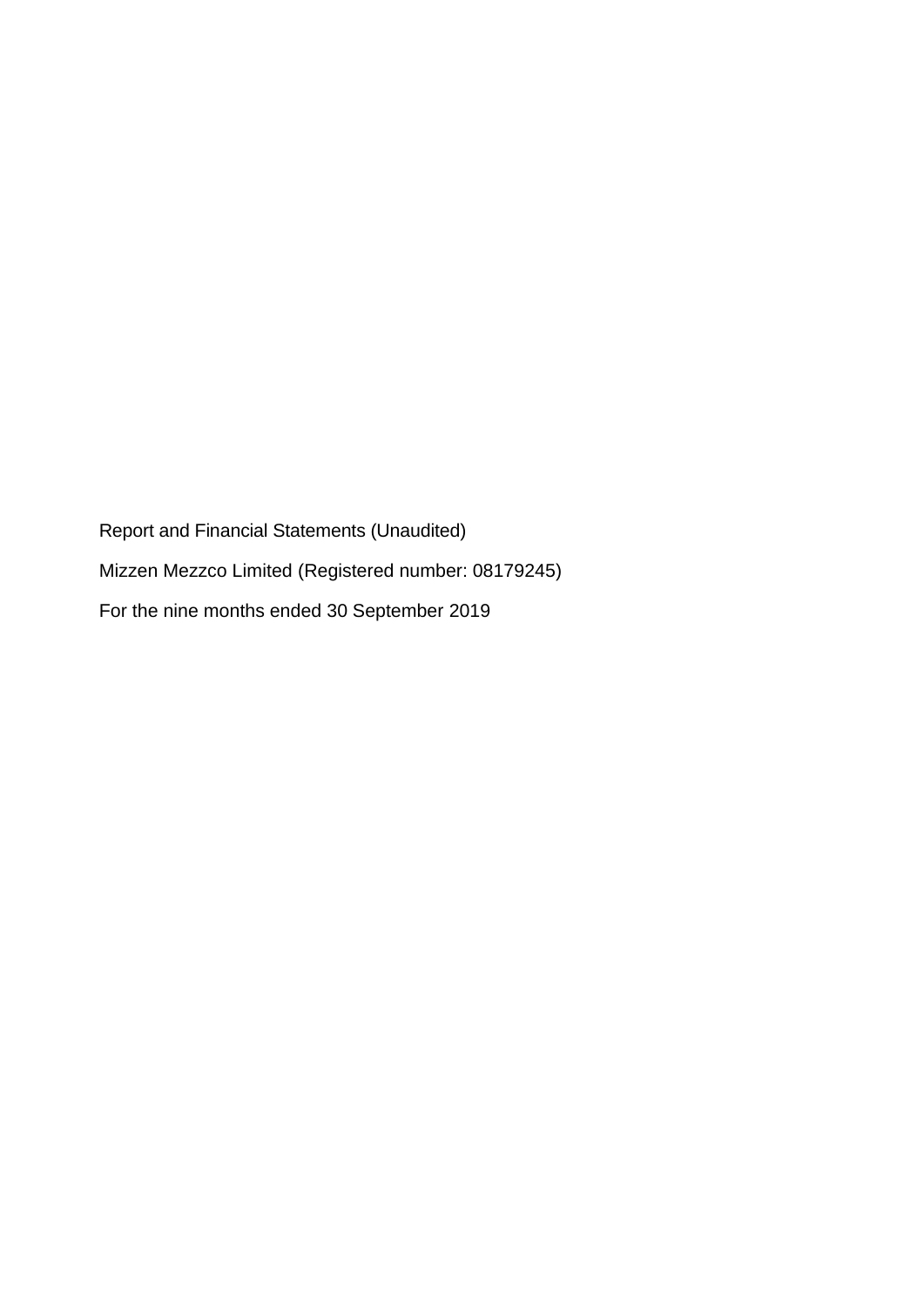# **Index to Financial Statements**

| Consolidated income statement                  | $12 \overline{ }$ |
|------------------------------------------------|-------------------|
| Consolidated statement of comprehensive income | $12 \overline{ }$ |
| Consolidated balance sheet                     | 13                |
| Consolidated statement of changes in equity    | 14                |
| Consolidated cash flow statement               | 15                |
| Selected notes to the financial statements     | 16                |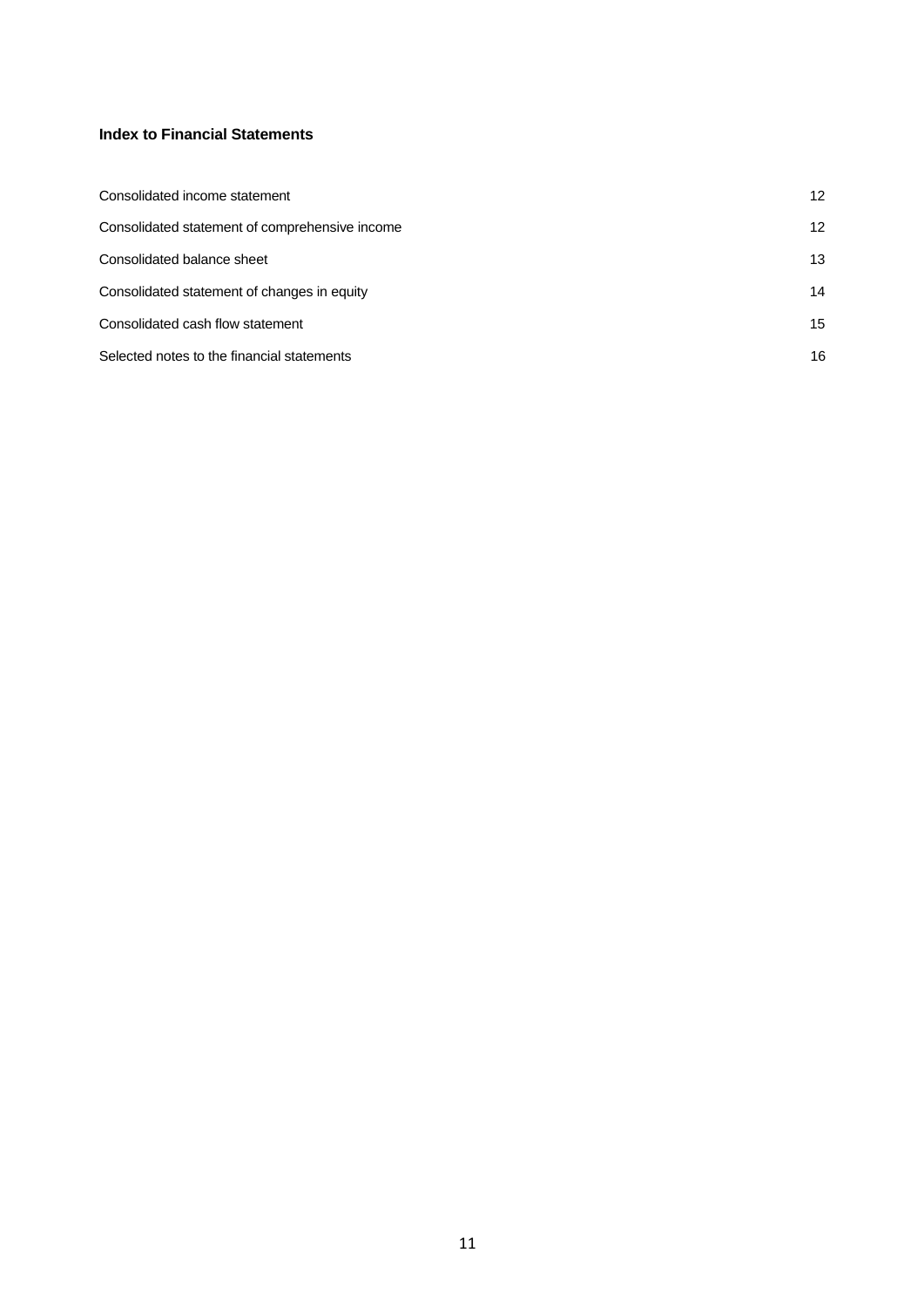## **Consolidated income statement**

|                                                         | Nine months ended<br>30 September 2019<br>(unaudited)<br>£'000 | Nine months ended<br>30 September 2018<br>(unaudited)<br>£'000 | Year ended<br>31 December 2018<br>(audited)<br>£'000 |
|---------------------------------------------------------|----------------------------------------------------------------|----------------------------------------------------------------|------------------------------------------------------|
| Interest income<br>Interest expense                     | 86,556<br>(14, 130)                                            | 83,360<br>(14, 131)                                            | 112,891<br>(18,968)                                  |
| Net interest income                                     | 72,426                                                         | 69,229                                                         | 93,923                                               |
| Fee and commission income<br>Fee and commission expense | 13,163<br>(4, 444)                                             | 10,580<br>(3,049)                                              | 14,973<br>(4,067)                                    |
| <b>Total income</b>                                     | 81,145                                                         | 76,760                                                         | 104,829                                              |
| Administrative expenses                                 | (51, 164)                                                      | (55, 751)                                                      | (71, 547)                                            |
| Operating profit before taxation                        | 29,981                                                         | 21,009                                                         | 33,282                                               |
| Financing income<br>Financing expense                   | 7<br>(11, 234)                                                 | 6<br>(10,990)                                                  | 8<br>(14, 654)                                       |
| <b>Profit before taxation</b>                           | 18,754                                                         | 10,025                                                         | 18,636                                               |
| Income tax expense                                      | (1,920)                                                        | (1,323)                                                        | (1,732)                                              |
| Profit after taxation for the period                    | 16,834                                                         | 8,702                                                          | 16,904                                               |

# **Consolidated statement of comprehensive income**

|                                                                                                     | Nine months ended<br>30 September 2019<br>(unaudited)<br>£'000 | Nine months ended<br>30 September 2018<br>(unaudited)<br>£'000 | Year ended<br>31 December 2018<br>(audited)<br>£'000 |
|-----------------------------------------------------------------------------------------------------|----------------------------------------------------------------|----------------------------------------------------------------|------------------------------------------------------|
| Profit after tax for the period                                                                     | 16,834                                                         | 8,702                                                          | 16,904                                               |
| Other comprehensive income<br>Items that may subsequently be<br>reclassified to the profit or loss: |                                                                |                                                                |                                                      |
| Foreign currency translation<br>(loss)/gain                                                         | (372)                                                          | 147                                                            | 379                                                  |
| Other comprehensive<br>(expense)/income for the period                                              | (372)                                                          | 147                                                            | 379                                                  |
| Total comprehensive income for<br>the period                                                        | 16,462                                                         | 8,849                                                          | 17,283                                               |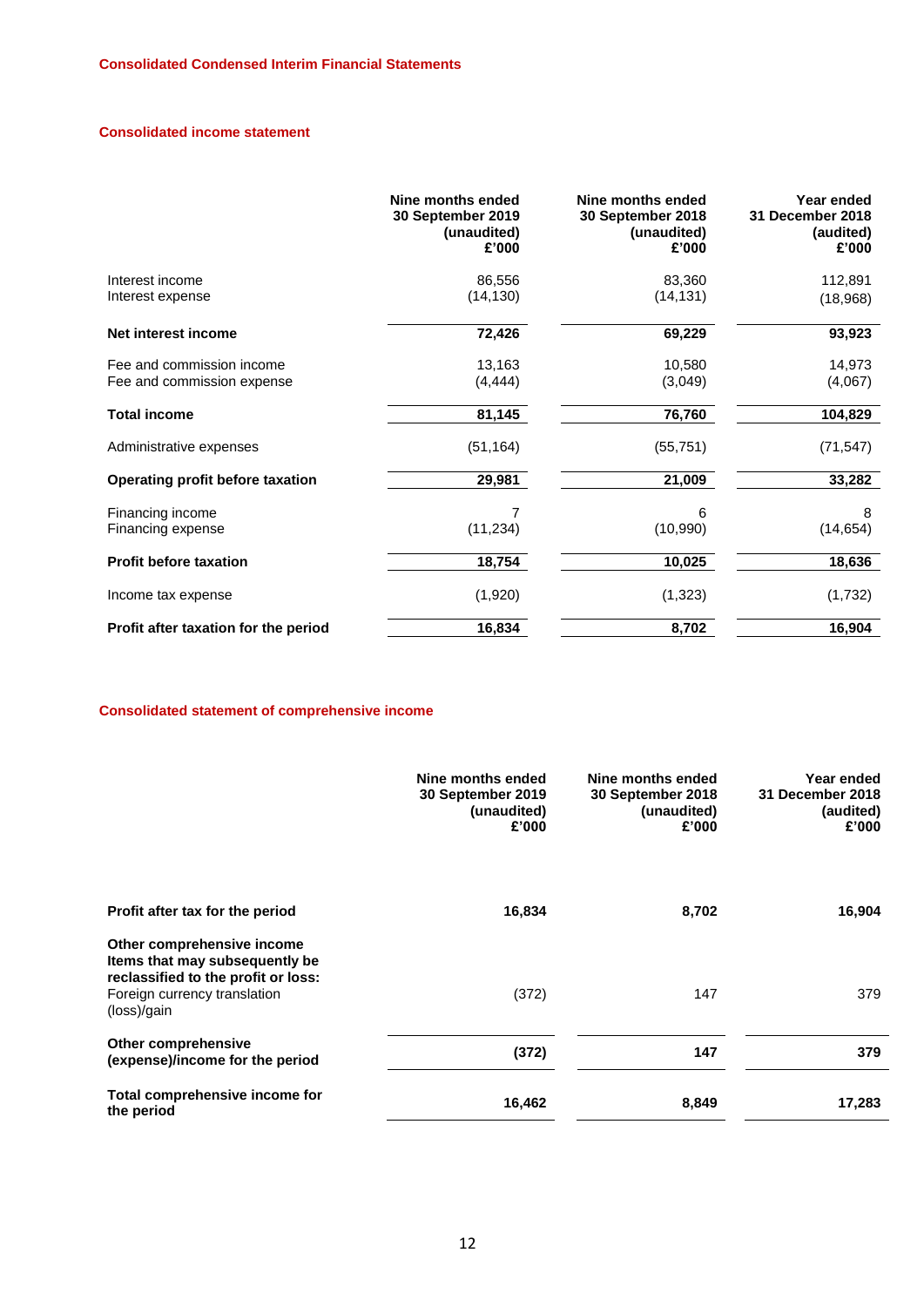# **Consolidated balance sheet**

|                                                                           | <b>Note</b> | 30 September 2019<br>(unaudited)<br>£'000 | 30 September 2018<br>(unaudited)<br>£'000 | 31 December 2018<br>(audited)<br>£'000 |
|---------------------------------------------------------------------------|-------------|-------------------------------------------|-------------------------------------------|----------------------------------------|
| <b>Assets</b>                                                             |             |                                           |                                           |                                        |
| <b>Non-current assets</b>                                                 |             |                                           |                                           |                                        |
| Intangible assets                                                         | 7           | 10,714                                    | 12,463                                    | 12,649                                 |
| Property, plant and equipment                                             | 8           | 2,991                                     | 3,773                                     | 3,766                                  |
| Right-of-use assets                                                       | 9           | 6,169                                     |                                           |                                        |
| Loans and advances to customers                                           | 10          | 3,987                                     | 3,435                                     | 3,129                                  |
| Prepayments and other assets                                              |             | 1,012                                     | 1,958                                     | 1,686                                  |
| Deferred tax asset                                                        |             | 424                                       | 236                                       | 424                                    |
| <b>Total non-current assets</b>                                           |             | 25,297                                    | 21,865                                    | 21,654                                 |
| <b>Current assets</b>                                                     |             |                                           |                                           |                                        |
| Loans and advances to customers                                           | 10          | 1,516,105                                 | 1,467,616                                 | 1,397,547                              |
| Prepayments and other assets                                              |             | 12,188                                    | 12,788                                    | 10,988                                 |
| Corporation tax receivable                                                |             |                                           |                                           | 1,437                                  |
| Cash and cash equivalents                                                 | 11          | 62,611                                    | 85,936                                    | 66,149                                 |
| <b>Total current assets</b>                                               |             | 1,590,904                                 | 1,566,340                                 | 1,476,121                              |
|                                                                           |             |                                           |                                           |                                        |
| <b>Total assets</b>                                                       |             | 1,616,201                                 | 1,588,205                                 | 1,497,775                              |
| <b>Liabilities</b><br><b>Non-current liabilities</b><br>Lease obligations |             | 5,587                                     |                                           |                                        |
| Borrowings                                                                | 12          | 1,188,265                                 | 1,186,546                                 | 1,159,874                              |
|                                                                           |             |                                           |                                           |                                        |
| <b>Total non-current liabilities</b>                                      |             | 1,193,852                                 | 1,186,546                                 | 1,159,874                              |
| <b>Current liabilities</b>                                                |             |                                           |                                           |                                        |
| Lease obligations                                                         |             | 685                                       |                                           |                                        |
| Trade and other payables                                                  |             | 497,365                                   | 472,153                                   | 430,064                                |
| <b>Total current liabilities</b>                                          |             | 498,050                                   | 472,153                                   | 430,064                                |
| <b>Total liabilities</b>                                                  |             | 1,691,902                                 | 1,658,699                                 | 1,589,938                              |
|                                                                           |             |                                           |                                           |                                        |
| <b>Equity</b>                                                             |             |                                           |                                           |                                        |
| Called up share capital                                                   | 13          | 44,502                                    | 44,502                                    | 44,502                                 |
| Retained earnings                                                         |             | (122, 345)                                | (117, 278)                                | (139, 179)                             |
| Other reserves                                                            |             | 2,142                                     | 2,282                                     | 2,514                                  |
| Total shareholders' equity                                                |             | (75, 701)                                 | (70, 494)                                 | (92, 163)                              |
| <b>Total liabilities and equity</b>                                       |             | 1,616,201                                 | 1,588,205                                 | 1,497,775                              |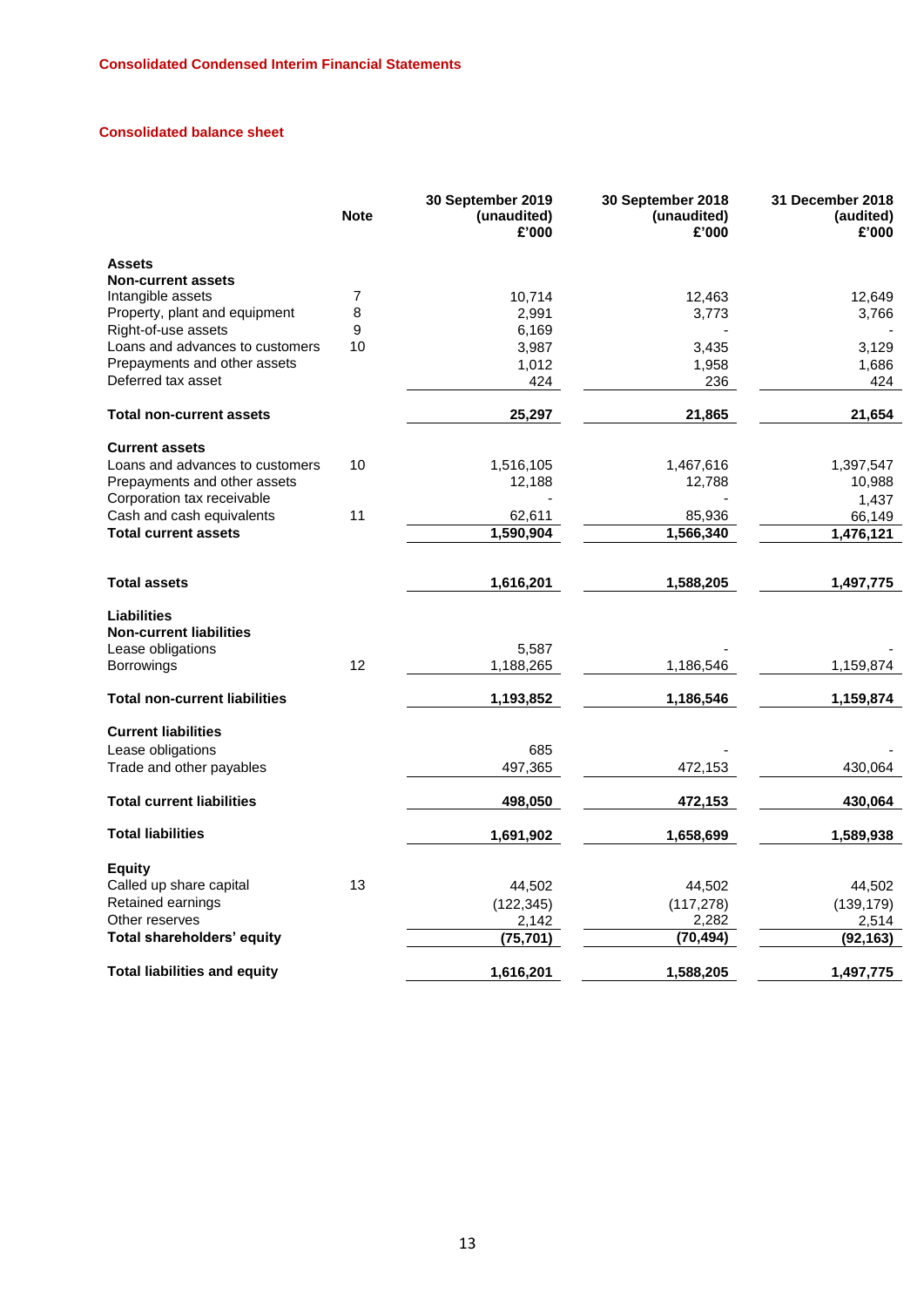# **Consolidated statement of changes in equity**

|                                                            | <b>Share</b><br>capital<br>£'000 | <b>Retained</b><br>earnings<br>£'000 | <b>Other</b><br>reserves<br>£'000 | <b>Total</b><br>equity<br>£'000 |
|------------------------------------------------------------|----------------------------------|--------------------------------------|-----------------------------------|---------------------------------|
| At 1 January 2018 - audited                                | 44,502                           | (105,980)                            | 2,135                             | (59, 343)                       |
| Profit for the period<br>Foreign currency translation gain |                                  | 8,702                                | 147                               | 8.702<br>147                    |
| Total comprehensive income for<br>the period               |                                  | 8,702                                | 147                               | 8,849                           |
| <b>Transactions with owners</b><br>Dividends paid          |                                  | (20,000)                             |                                   | (20,000)                        |
| At 30 September 2018 - unaudited                           | 44,502                           | (117, 278)                           | 2,282                             | (70, 494)                       |
| Profit for the period<br>Foreign currency translation gain |                                  | 8,099                                | 232                               | 8,099<br>232                    |
| Total comprehensive income for<br>the period               |                                  | 8,099                                | 232                               | 8,331                           |
| <b>Transactions with owners</b><br>Dividends paid          |                                  | (30,000)                             |                                   | (30,000)                        |
| At 31 December 2018 - audited                              | 44,502                           | (139, 179)                           | 2,514                             | (92, 163)                       |
| Profit for the period<br>Foreign currency translation gain |                                  | 16,834                               | (372)                             | 16,834<br>(372)                 |
| Total comprehensive income for<br>the period               |                                  | 16,834                               | (372)                             | 16,462                          |
| <b>Transactions with owners</b><br>Dividends paid          |                                  |                                      |                                   |                                 |
| At 30 September 2019 - unaudited                           | 44,502                           | (122, 345)                           | 2,142                             | (75, 701)                       |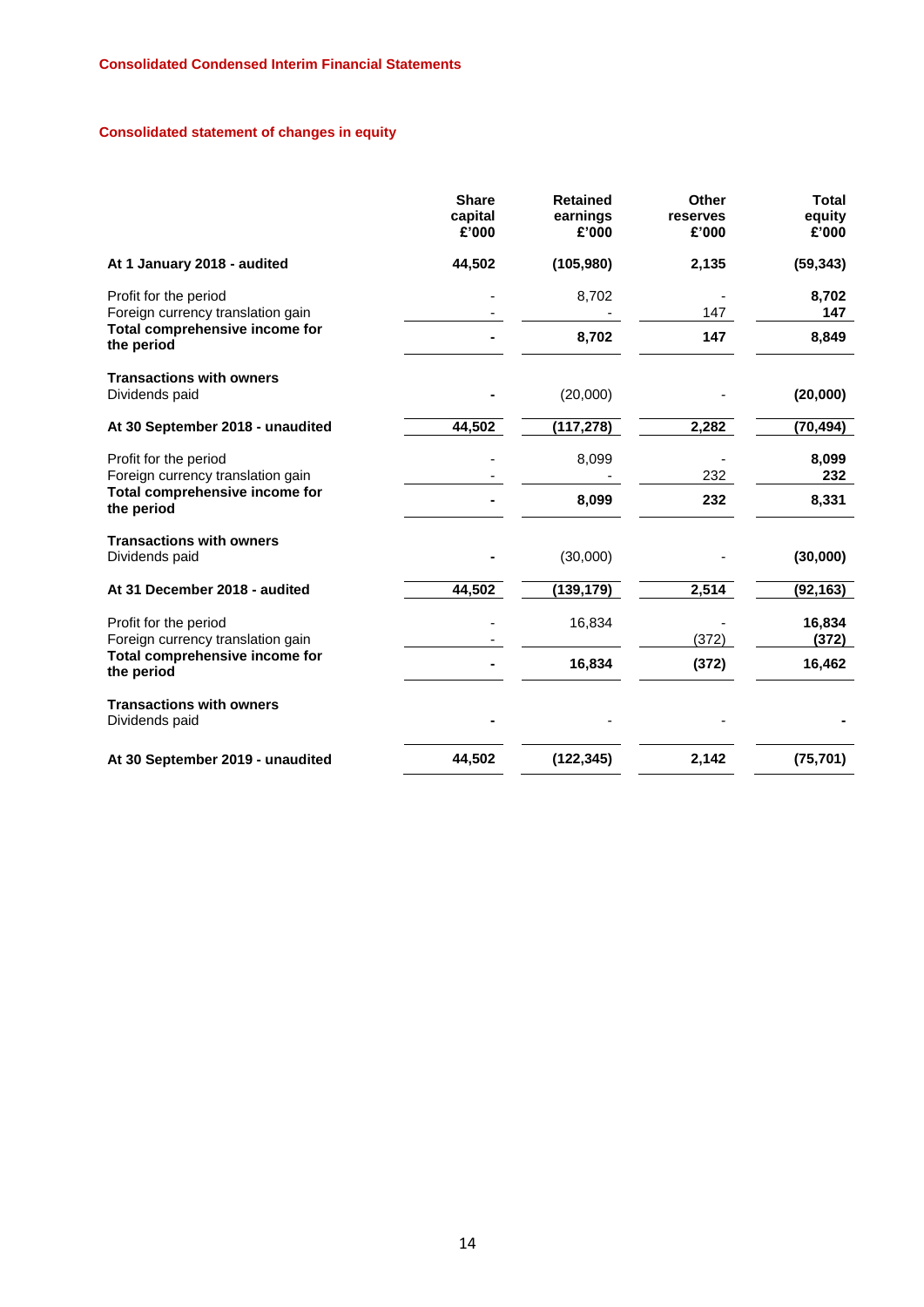# **Consolidated cash flow statement**

|                                                                                                                                 | <b>Note</b> | Nine months ended<br>30 September 2019<br>(unaudited)<br>£'000 | Nine months ended<br>30 September 2018<br>(unaudited)<br>£'000 | Year ended<br>31 December 2018<br>(audited)<br>£'000 |
|---------------------------------------------------------------------------------------------------------------------------------|-------------|----------------------------------------------------------------|----------------------------------------------------------------|------------------------------------------------------|
| <b>Operating activities</b><br>Cash generated by operations                                                                     | 16          | (3,755)                                                        | 33,550                                                         | 81.404                                               |
| Interest paid<br>Income taxes paid                                                                                              |             | (22, 624)<br>(476)                                             | (21, 584)<br>(1, 440)                                          | (29, 128)<br>(1, 564)                                |
| Cash flows generated from operating<br>activities                                                                               |             | (26, 855)                                                      | 10,526                                                         | 50,712                                               |
| Cash flows used in investing activities<br>Purchase of intangible fixed assets                                                  |             | (1,714)                                                        | (4, 754)                                                       | (6, 911)                                             |
| Purchase of property, plant and<br>equipment<br>Proceeds from disposal of plant and<br>equipment                                |             | (51)                                                           | (266)<br>49                                                    | (513)                                                |
| Net cash used in investing activities                                                                                           |             | (1,765)                                                        | (4,971)                                                        | (7, 424)                                             |
| Cash flows from financing activities<br>Increase/decrease in borrowings<br>Facility fees paid<br>Dividends paid to shareholders |             | 25,130                                                         | (204)<br>(1,631)<br>(20,000)                                   | (27, 366)<br>(2, 135)<br>(50,000)                    |
| Net cash flows generated/(used)<br>from/(in) financing activities                                                               |             | 25,130                                                         | (21, 835)                                                      | (79, 501)                                            |
| Net decrease in cash and cash<br>equivalents                                                                                    |             | (3,490)                                                        | (16, 280)                                                      | (36, 213)                                            |
| Cash and cash equivalents at beginning<br>of period                                                                             |             | 66,149                                                         | 102,097                                                        | 102,097                                              |
| Foreign currency translation (loss)/gain                                                                                        |             | (48)                                                           | 119                                                            | 265                                                  |
| Cash and cash equivalents at end of<br>period                                                                                   |             | 62,611                                                         | 85,936                                                         | 66,149                                               |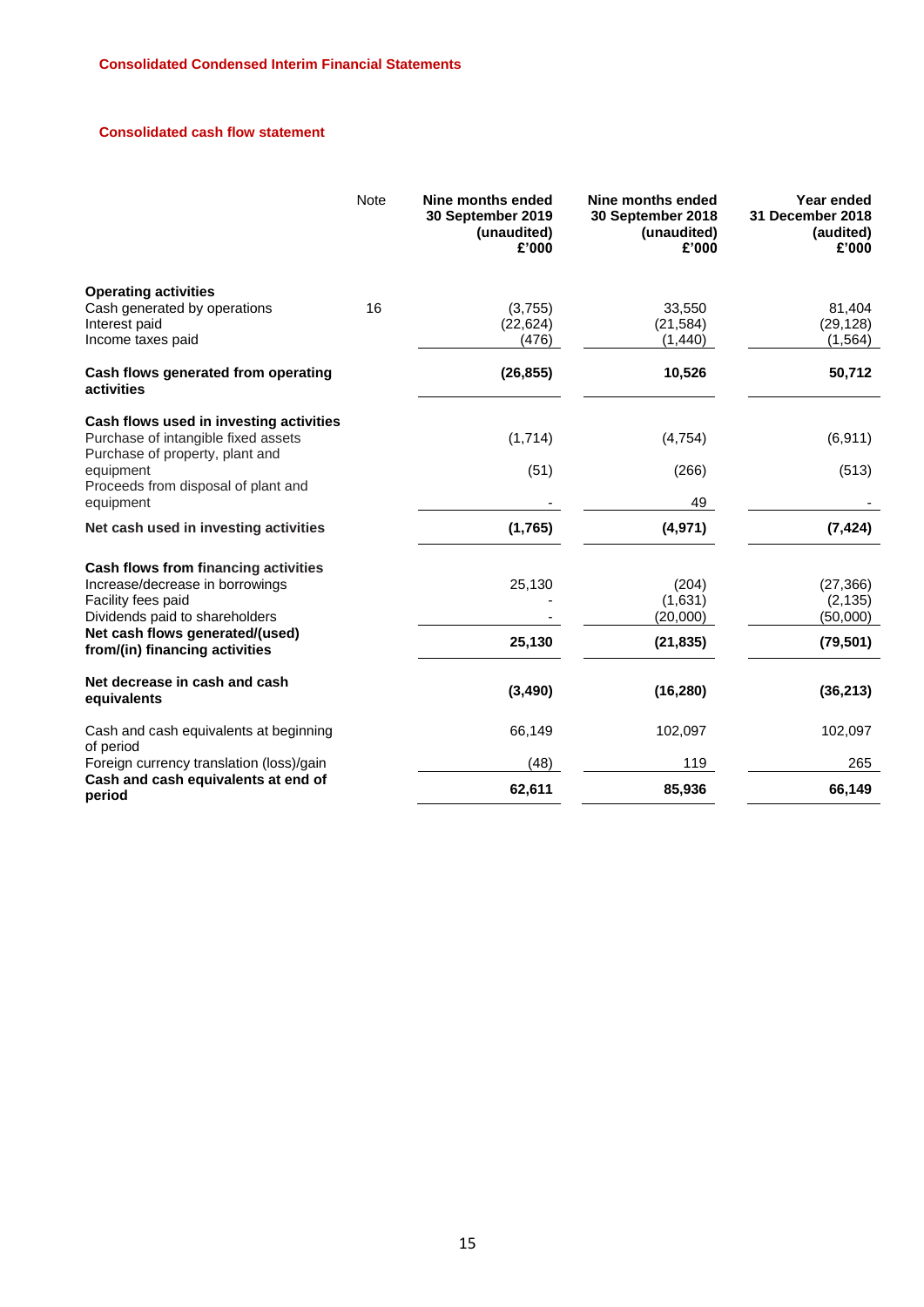## **1. General information**

The condensed financial statements for the nine months ended 30 September 2019 and for the nine months ended 30 September 2018 have not been audited, as defined in section 434 of the Companies Act 2006.

Mizzen Mezzco Limited ("the Company") and its subsidiaries (together "the Group") is a financial services group specialising in funding and payment processing solutions. The Company is incorporated and domiciled in the UK. The Group has a branch in Ireland.

### **2. Accounting policies**

These condensed interim financial statements were approved for issue by the board of directors on 11 November 2019. These condensed interim financial statements do not comprise statutory accounts within the meaning of section 434 of the Companies Act 2006. The Annual Report and Accounts for the year ended 31 December 2018 were approved by the board of directors of the Group on 30 April 2019. The report of the auditors on those accounts was unqualified, did not contain an emphasis of matter paragraph and did not contain any statement under section 498 of the Companies Act 2006.

The directors have considered all new, revised or amended standards and interpretations which are mandatory for the first time for the period ending 30 September 2019, and concluded that, with the exception of IFRS16 as outlined below, none have any significant impact on these condensed interim financial statements.

The Group adopted IFRS 16 *Leases* on 1 January 2019, applying the modified retrospective approach, and brought its operating leases at 31 December 2018 onto the balance sheet through the recognition of the contractual 'right-of-use (ROU) assets' and corresponding 'lease obligations'. This has resulted in an increase of £6.2 million in assets and liabilities individually with no net change in net assets overall. On the income statement the operating lease rental charges are replaced by depreciation on ROU assets and finance charges on lease obligations. The impact of this in the reporting period is £0.8 million.

New, revised or amended standards and interpretations that are not yet effective have not been early adopted.

### **3. Going concern basis**

The Group's securitisation programme provides access, through a Master Trust, to both private and public asset-backed security (ABS) funding. The Master Trust also benefits from a separate excess concentration facility, which provides funding for excess concentrations driven by external events (notably mergers of producers), allowing the Group to obtain funding for assets brokered by a newly combined producer entity whilst modifications are made to the existing funding lines. This diversified funding base lowers the Group's liquidity risk. Term asset backed notes were issued in June 2017 (with a reinvestment period end date of June 2020 and a final maturity date of June 2022) and November 2017 (with a reinvestment period end date of June 2021 and a final maturity date of June 2023). In June 2018, the business extended the term of the reinvestment period for its private facility to June 2021.

In October 2019 the Group extended the Variable Funding Notes within its Securitisation Programme with a revised reinvestment period end date of October 2022. The Variable Funding Notes committed facilities were increased from £519.0 million to £826.0 million to support receivables growth and to reduce the Group's reliance on the public assetbacked securities market in the near term.

Accordingly, the Directors have assessed the Group's cash flow forecasts and are satisfied that the Group has adequate resources to continue operations for the foreseeable future and thus the financial statements have been prepared on a going concern basis.

## **4. Segment reporting**

In accordance with IFRS 8 'Operating Segments', the Group has a single operating segment being the financing of insurance premiums and instalment services.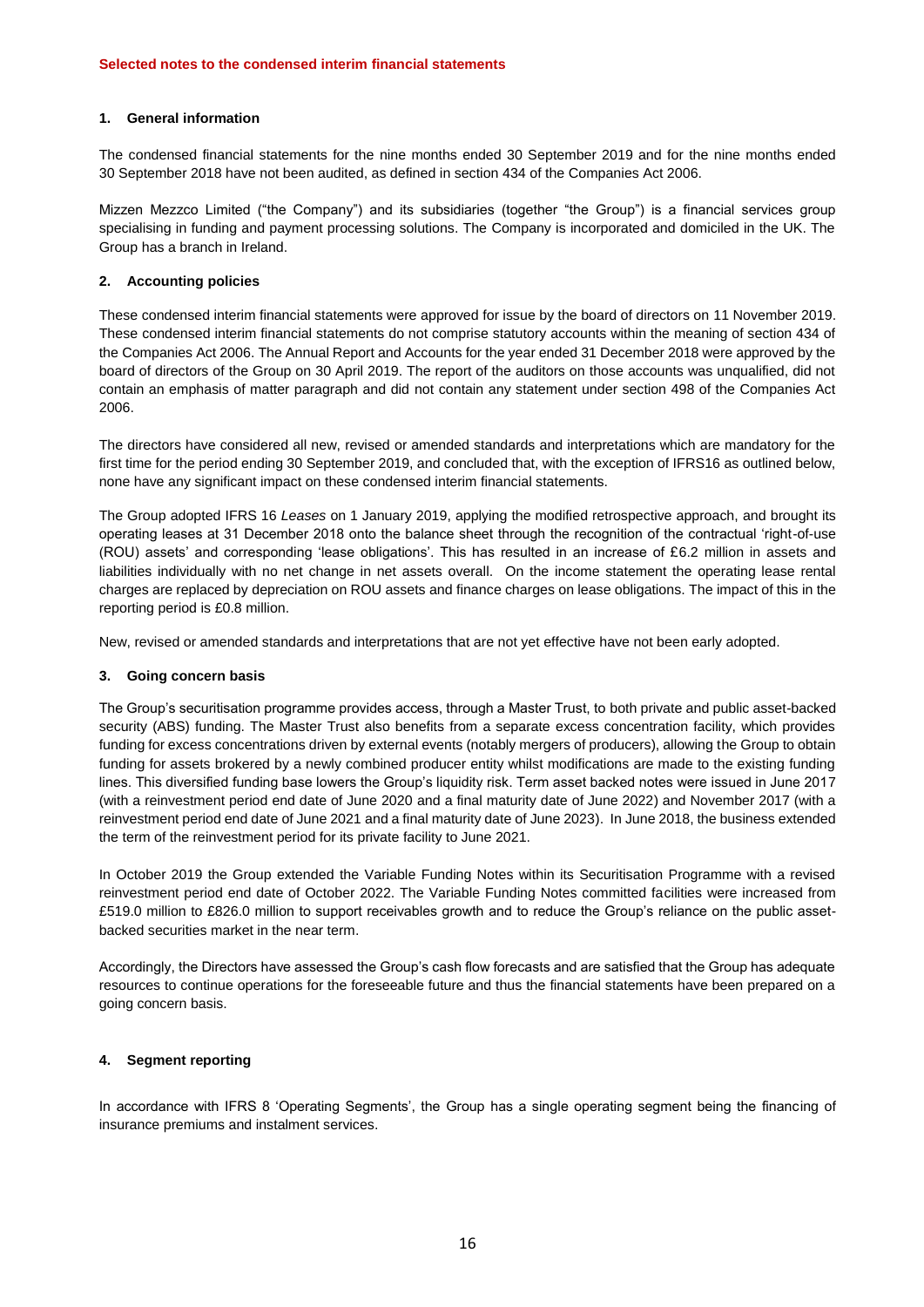### **5. Critical accounting estimates and judgements in applying accounting policies**

The preparation of condensed interim financial statements require management to make judgements, estimates and assumptions that effect the application of accounting policies and the reported amounts of assets and liabilities, income and expense. Actual results may differ from these estimates. In preparing these condensed interim financial statements, the significant judgements made by management in applying the Group's accounting policies and the key sources of estimation uncertainty were the same as those applied to the consolidated financial statements for the year ended 31 December 2018. These were assessed in the Annual Report and Financial Statements 2018 and summarised as:

- (a) Loan impairment provisions
- (b) Effective interest rate
- (c) Development costs
- (d) Impairment of assets
- (e) Impairment of investment in subsidiaries
- (f) Fair values estimation for financial instruments
- (g) Other provisions

#### **6. Administration Expenses**

The Group continues to work with our insurers regarding a business interruption claim from September 2018. The expected recovery from this claim cannot be reliably measured at the date of approval of these Financial Statements and therefore has not been recognised.

### **7. Intangible assets**

|                                                                  | <b>Assets under</b> | <b>Software</b> | <b>Total</b> |
|------------------------------------------------------------------|---------------------|-----------------|--------------|
|                                                                  | construction        |                 |              |
|                                                                  | £'000               | £'000           | £'000        |
| Cost<br>At 31 December 2017 - audited                            |                     |                 | 18,539       |
| Additions                                                        | 1,481<br>4,601      | 17,058<br>153   | 4,754        |
| <b>Transfers</b>                                                 | (300)               | 300             |              |
| At 30 September 2018 - unaudited                                 | 5,782               | 17,511          | 23,293       |
|                                                                  |                     |                 |              |
| Additions                                                        | 1,456               | 701             | 2,157        |
| Disposals                                                        | (635)               | (385)           | (1,020)      |
| <b>Transfers</b>                                                 | (517)               | 517             |              |
| At 31 December 2018 - audited                                    | 6,086               | 18,344          | 24,430       |
| Additions                                                        | 1,668               | 46              | 1,714        |
| At 30 September 2019 - unaudited                                 | 7,754               | 18,390          | 26,144       |
| <b>Accumulated amortisation</b><br>At 31 December 2017 - audited |                     | 6,878           | 6,878        |
| Charge for the period                                            |                     | 3,952           | 3,952        |
| Disposals                                                        |                     |                 |              |
| At 30 September 2018 - unaudited                                 |                     | 10,830          | 10,830       |
| Charge for the period                                            |                     | 1,328           | 1,328        |
| Disposals                                                        |                     | (377)           | (377)        |
| At 31 December 2018 - audited                                    |                     | 11,781          | 11,781       |
| Charge for the period                                            |                     | 3,649           | 3649         |
| Disposals                                                        |                     |                 |              |
| At 30 September 2019 - unaudited                                 |                     | 15,430          | 15,430       |
| Net book value                                                   |                     |                 |              |
| At 31 December 2017 - audited                                    | 1,481               | 10,180          | 11,661       |
| At 30 September 2018 - unaudited                                 | 5,782               | 6,681           | 12,463       |
| At 31 December 2018 - audited                                    | 6,086               | 6,563           | 12,649       |
| At 30 September 2019 - unaudited                                 | 7,754               | 2,960           | 10,714       |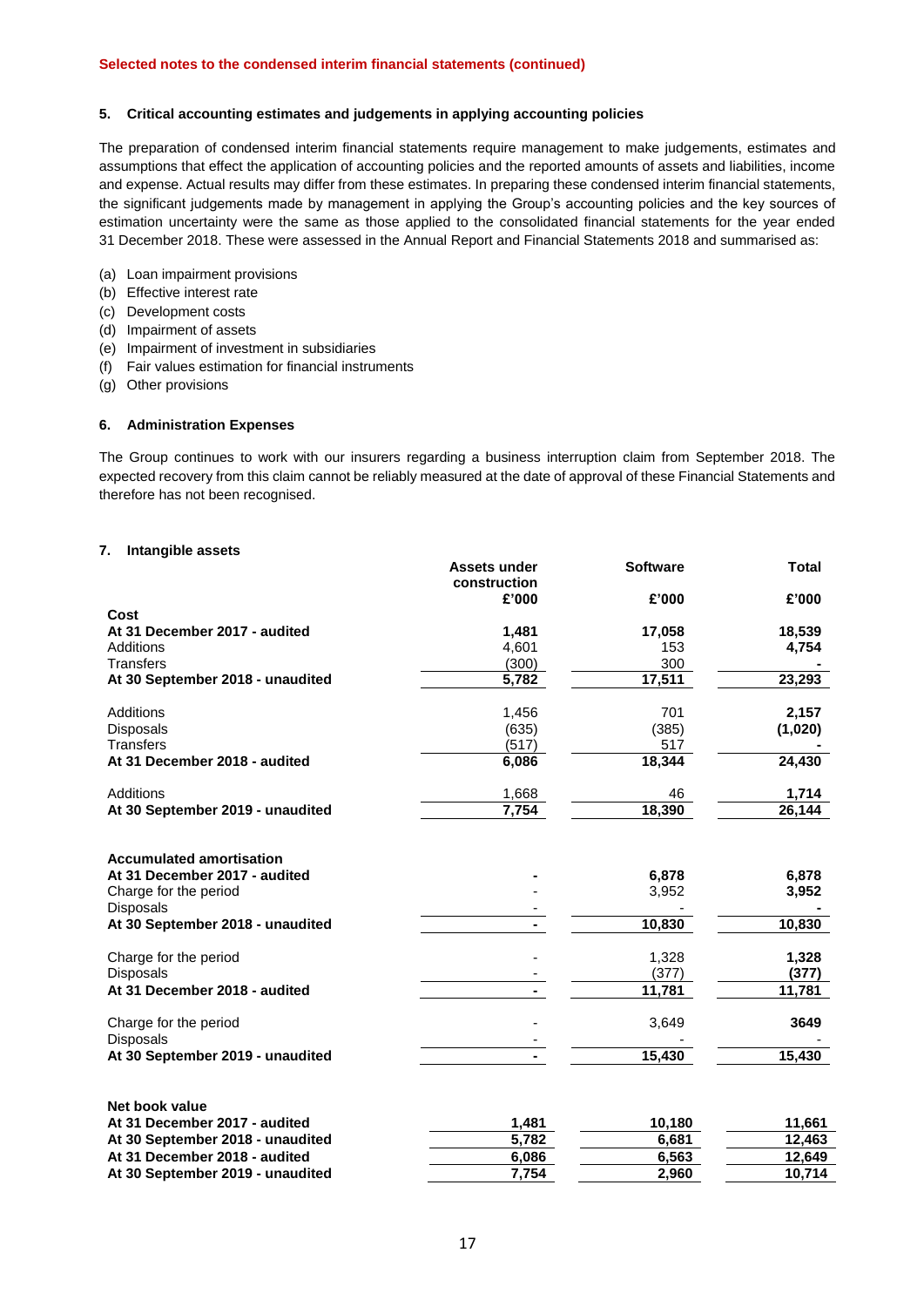# **8. Property, plant and equipment**

|                                  | Leasehold<br><i>improvements</i> | <b>Vehicles and</b><br>equipment | <b>Total</b> |
|----------------------------------|----------------------------------|----------------------------------|--------------|
|                                  | £'000                            | £'000                            | £'000        |
| Cost                             |                                  |                                  |              |
| At 31 December 2017 - audited    | 2,872                            | 4,938                            | 7,810        |
| Additions                        |                                  | 266                              | 266          |
| Disposal                         |                                  | (49)                             | (49)         |
| At 30 September 2018 - unaudited | 2,872                            | 5,155                            | 8,027        |
| Additions                        |                                  | 247                              | 247          |
| <b>Disposals</b>                 |                                  | (75)                             | (75)         |
| At 31 December 2018 - audited    | 2,872                            | 5,327                            | 8,199        |
| Additions                        |                                  | 52                               | 52           |
| At 30 September 2019 - unaudited | 2,872                            | 5,379                            | 8,251        |
| <b>Accumulated depreciation</b>  |                                  |                                  |              |
| At 30 September 2018 - unaudited | 494                              | 3,760                            | 4,254        |
| Charge for the period            | 72                               | 209                              | 281          |
| Disposal                         |                                  | (102)                            | (102)        |
| At 31 December 2018 - audited    | 566                              | 3,867                            | 4,433        |
| Charge for the period            | 215                              | 612                              | 827          |
| At 30 September 2019 - unaudited | 781                              | 4,479                            | 5,260        |
| Net book value                   |                                  |                                  |              |
| At 30 September 2018 - unaudited | 2,378                            | 1,395                            | 3,773        |
| At 31 December 2018 - audited    | 2,306                            | 1,460                            | 3,766        |
| At 30 September 2019 - unaudited | 2,091                            | 900                              | 2,991        |

# **9. Right-of-use assets**

|                                                         | <b>Right-of-use</b><br>building | Right-of-use<br>vehicles | <b>Total</b> |
|---------------------------------------------------------|---------------------------------|--------------------------|--------------|
|                                                         | £'000                           | £'000                    | £'000        |
| Cost                                                    |                                 |                          |              |
| At 1 January 2019 on adoption of IFRS 16 -<br>unaudited | 6,433                           | 258                      | 6,691        |
| Additions                                               |                                 | 233                      | 233          |
| At 30 September 2019 - unaudited                        | 6,433                           | 491                      | 6,924        |
| <b>Accumulated depreciation</b>                         |                                 |                          |              |
| At 1 January 2019 on adoption of IFRS 16 -<br>unaudited |                                 |                          |              |
| Charge for the period                                   | 616                             | 139                      | 755          |
| At 30 September 2019 - unaudited                        | 616                             | 139                      | 755          |
| Net book value                                          |                                 |                          |              |
| At 1 January 2019 - unaudited                           | 6,433                           | 258                      | 6,691        |
| At 30 September 2019 - unaudited                        | 5,817                           | 352                      | 6,169        |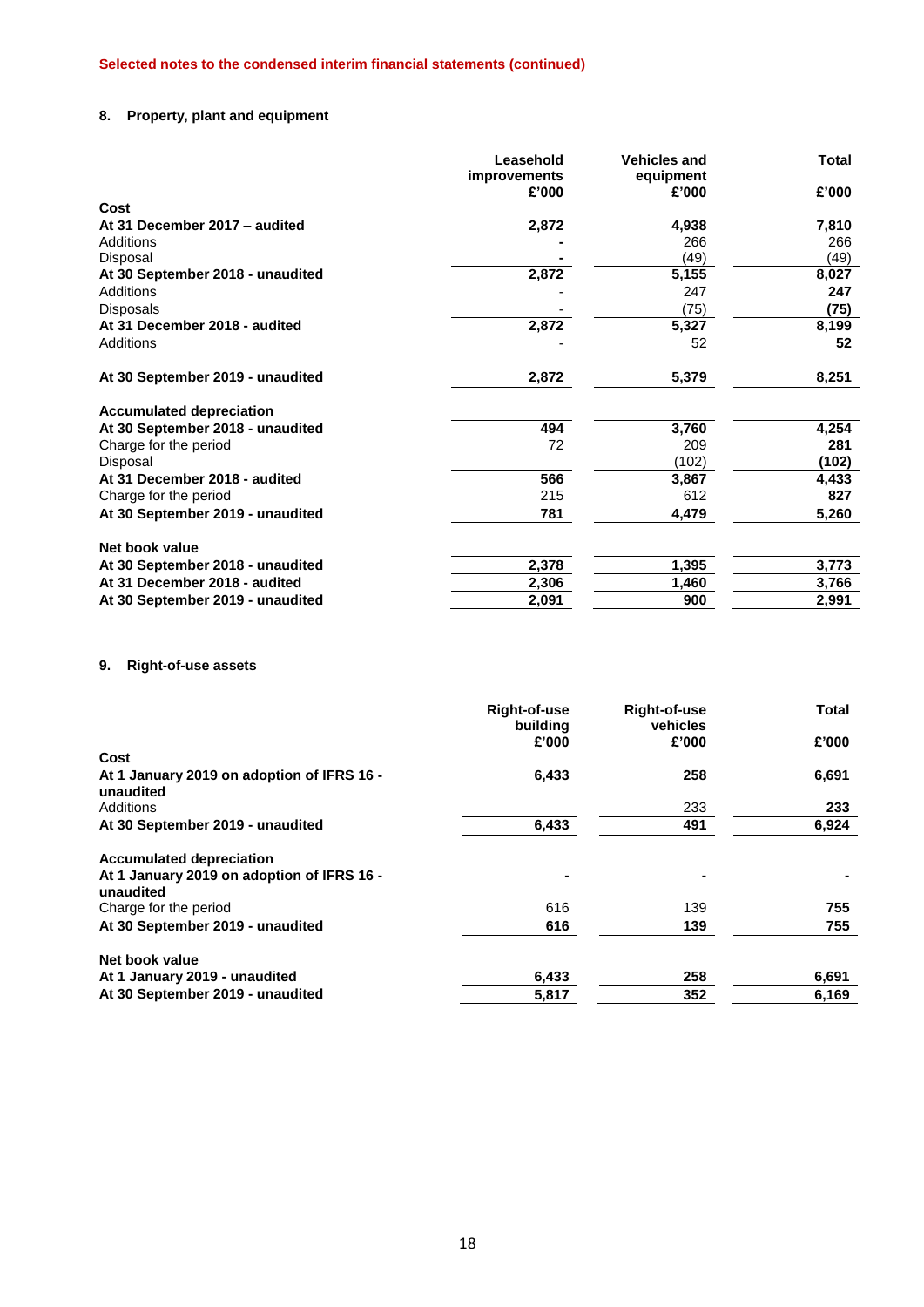| 10. Loans and advances to customers                                       |                                           |                                           |                                        |
|---------------------------------------------------------------------------|-------------------------------------------|-------------------------------------------|----------------------------------------|
|                                                                           | 30 September 2019<br>(unaudited)<br>£'000 | 30 September 2018<br>(unaudited)<br>£'000 | 31 December 2018<br>(audited)<br>£'000 |
| Gross loans and advances to customers<br>Less: allowance for impairment   | 1,524,991<br>(4,899)                      | 1,477,852<br>(6, 801)                     | 1,407,099<br>(6, 423)                  |
| Net loans and advances to customers                                       | 1,520,092                                 | 1,471,051                                 | 1,400,676                              |
| Split as:<br>Current<br>Non-current                                       | 1,516,105<br>3,987                        | 1,467,616<br>3,435                        | 1,397,547<br>3,129                     |
| 11. Cash and cash equivalents                                             | 30 September 2019<br>(unaudited)<br>£'000 | 30 September 2018<br>(unaudited)<br>£'000 | 31 December 2018<br>(audited)<br>£'000 |
| <b>Bank balances</b>                                                      | 62,611                                    | 85,936                                    | 66,149                                 |
| The currency profile of cash and cash<br>equivalents is as follows:       | 30 September 2019<br>(unaudited)<br>£'000 | 30 September 2018<br>(unaudited)<br>£'000 | 31 December 2018<br>(audited)<br>£'000 |
| <b>GBP</b><br><b>USD</b><br><b>EUR</b><br>Total cash and cash equivalents | 49,004<br>2,484<br>11,123<br>62,611       | 77,447<br>1,564<br>6,925<br>85,936        | 55,925<br>2,248<br>7,976<br>66,149     |
| The external credit rating of the Group's<br>banking counter parties are: | 30 September 2019<br>(unaudited)<br>£'000 | 30 September 2018<br>(unaudited)<br>£'000 | 31 December 2018<br>(audited)<br>£'000 |
| AA-<br>A+                                                                 | 62,611                                    | 85,936                                    | 66,149                                 |
| BBB+<br>Total cash and cash equivalents                                   | 62,611                                    | 85,936                                    | 66,149                                 |
|                                                                           |                                           |                                           |                                        |

Cash and cash equivalents include encumbered cash balances held by entities within the Master Trust. The table below summarises the total assets that are capable of supporting future funding and collateral needs and shows the extent to which these assets are currently pledged for this purpose.

|                                 | 30 September 2019<br>(unaudited)<br>£'000 | 30 September 2018<br>(unaudited)<br>£'000 | 31 December 2018<br>(audited)<br>£'000 |
|---------------------------------|-------------------------------------------|-------------------------------------------|----------------------------------------|
| Encumbered                      | 20.818                                    | 54.013                                    | 36,683                                 |
| Unencumbered                    | 41.794                                    | 31.923                                    | 29,466                                 |
| Total cash and cash equivalents | 62,611                                    | 85,936                                    | 66,149                                 |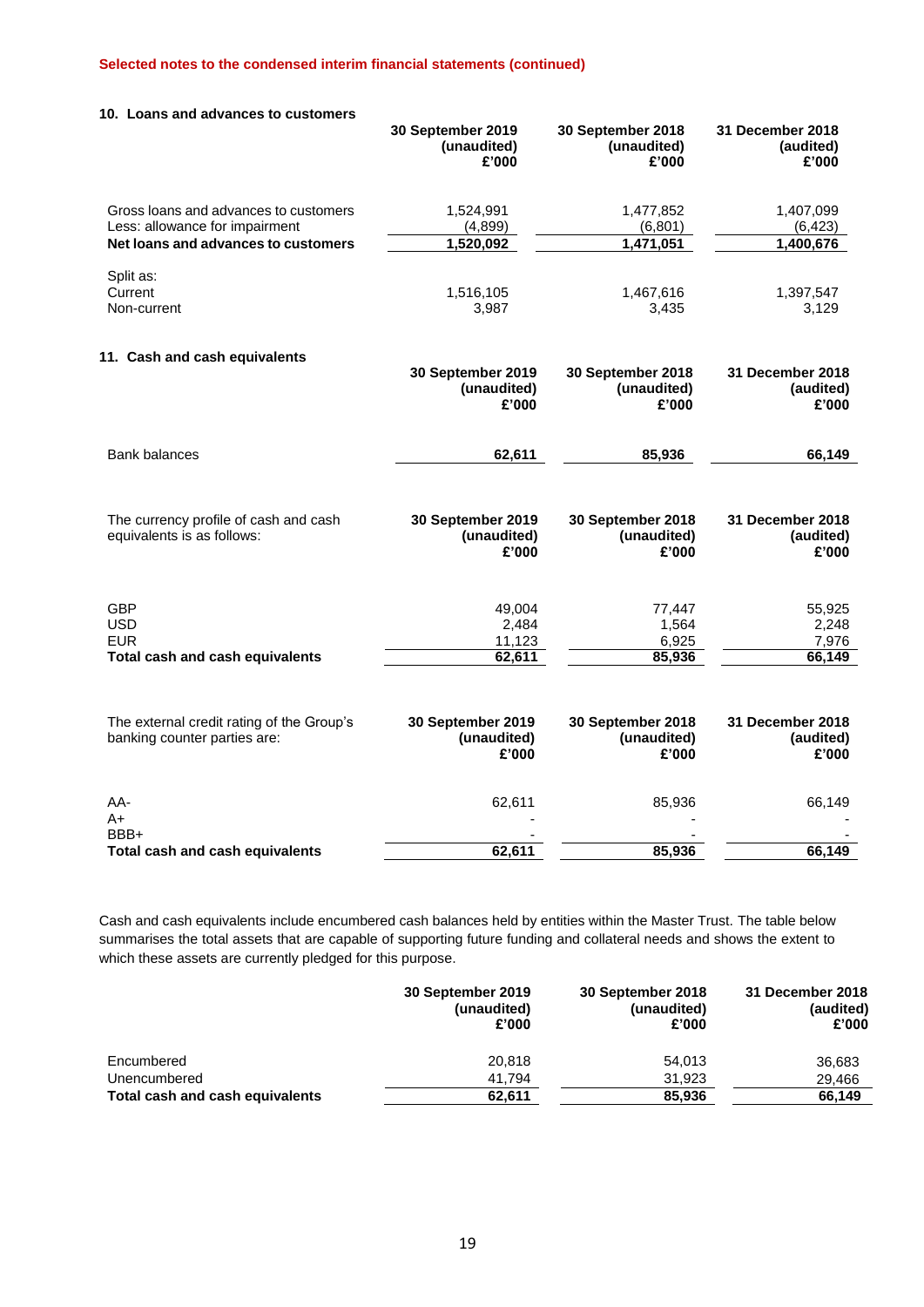### **12. Borrowings**

|                      | 30 September 2019<br>(unaudited)<br>£'000 | 30 September 2018<br>(unaudited)<br>£'000 | 31 December 2018<br>(audited)<br>£'000 |
|----------------------|-------------------------------------------|-------------------------------------------|----------------------------------------|
| Non-current          |                                           |                                           |                                        |
| Securitisation notes | 1.001.191                                 | 1,000,868                                 | 973.847                                |
| Senior secured notes | 187.074                                   | 185.678                                   | 186,027                                |
|                      | 1,188,265                                 | 1,186,546                                 | 1,159,874                              |

### **Securitisation notes**

Funding is provided by a £1,084.5 million (2018: £1,084.5 million) securitisation facility, this includes Variable Funding Notes and two public series launched. As at 30 September 2019, £1,001.2 million (2018: £1,005.1 million) was drawn down on the securitisation facility less loan fees of £2.5 million (2018: £4.3 million).

| <b>Senior secured notes</b>                    | <b>Maturity</b><br>date | 30 September 2019<br>(unaudited)<br>£'000 | 30 September 2018<br>(unaudited)<br>£'000 | 31 December 2018<br>(audited)<br>£'000 |
|------------------------------------------------|-------------------------|-------------------------------------------|-------------------------------------------|----------------------------------------|
| Fixed rate senior notes -<br>issued 5 May 2014 | 2021                    | 187.074                                   | 185.678                                   | 186.027                                |

Interest is payable on the senior notes at a fixed rate of 7% per annum until maturity. The bond issued by Mizzen Bondco Limited, are listed on the Irish Stock Exchange and secured by a fixed charge over certain Group assets. Debt securities are classified as non-current at the period end and are stated net of unamortised bond set-up costs.

### **13. Called up share capital**

|                                    | 30 September 2019<br>(unaudited)<br>£'000 | 30 September 2018<br>(unaudited)<br>£'000 | 31 December 2018<br>(audited)<br>£'000 |
|------------------------------------|-------------------------------------------|-------------------------------------------|----------------------------------------|
| Allotted and fully paid            |                                           |                                           |                                        |
| 32,921,166 Ordinary shares of £1   | 32.921                                    | 32.921                                    | 32.921                                 |
| 11,581,089 Preference shares of £1 | 11,581                                    | 11,581                                    | 11,581                                 |
|                                    | 44.502                                    | 44,502                                    | 44.502                                 |

## **14. Financial Instruments**

There are no differences between the fair value of financial assets and liabilities included within the following categories in the Condensed Consolidated Balance sheet and their carrying value except for the senior notes, included in Borrowings:

- Trade and other receivables;
- Cash and cash equivalents;
- Trade and other payables.

The following difference in fair values and carrying values exists in relation to the senior notes' borrowings:

The fair values of the senior notes' borrowings were £182.9 million, including unamortised set up fees of £2.3 million compared to the book value of £187.1 million as at 30 September 2019 (30 September 2018: fair value of £189.2 million, including unamortised set up fees of £3.7 million compared to the book value of £185.7 million).